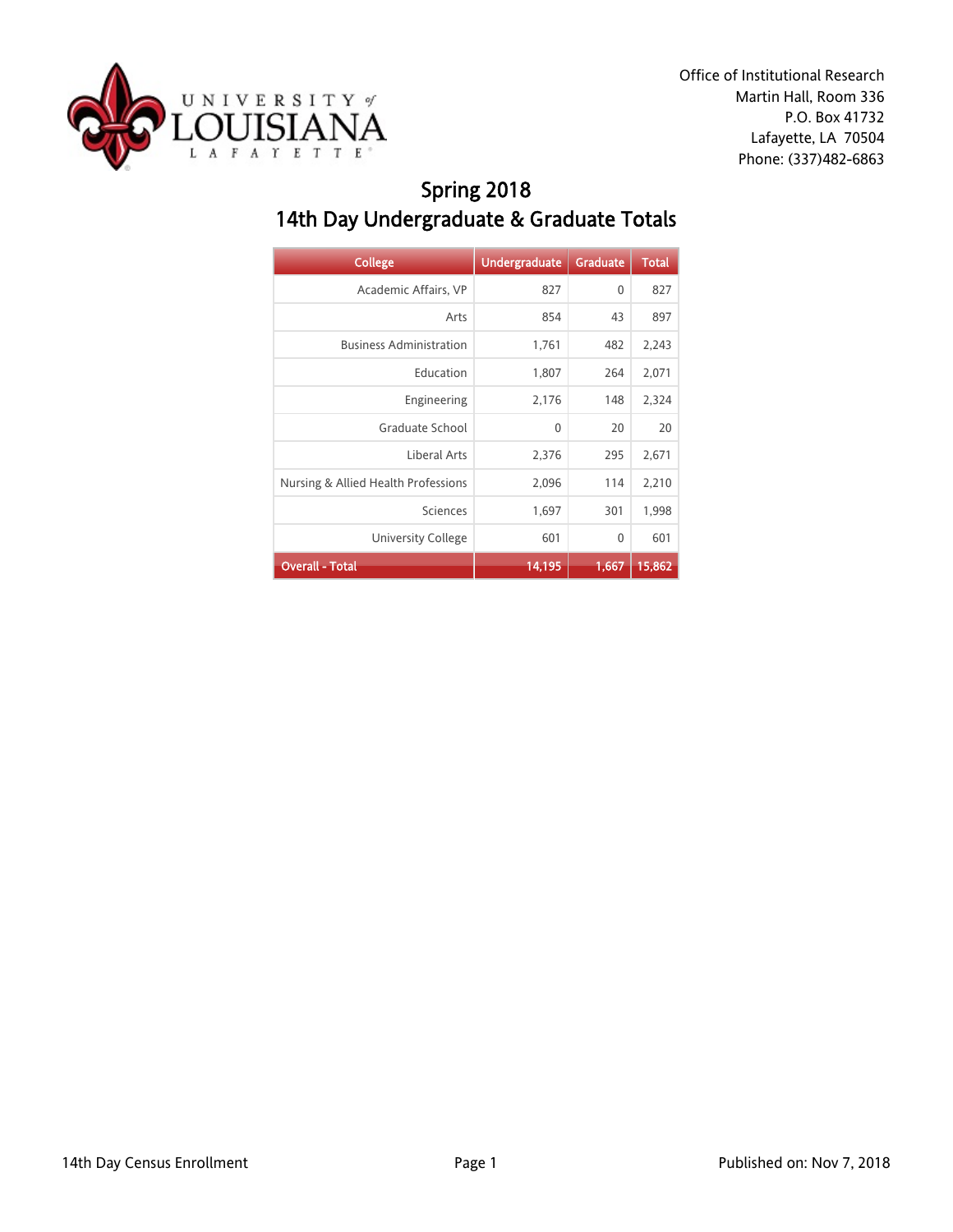

## Academic Affairs, VP Spring 2018 14th Day Undergraduate Enrollment

| <b>College</b>                      | <b>Department</b>                    | Program                                    | <b>Concentration</b> | <b>Undergraduate</b> |
|-------------------------------------|--------------------------------------|--------------------------------------------|----------------------|----------------------|
| Academic Affairs, VP                | University Connection                | Doors Program - ND DOOR                    |                      | 9                    |
|                                     |                                      | High School - Dual Enrollment -<br>ND HSDE |                      | 734                  |
|                                     |                                      | Non-ULL Cross Enrollment - ND XROL         |                      | 13                   |
|                                     |                                      | Post Baccalaureate - ND POST               |                      | 21                   |
|                                     |                                      | Special Non Degree Undergrad -<br>ND SPEC  |                      | 25                   |
|                                     |                                      | University Life - ND LIFE                  |                      | 16                   |
|                                     |                                      | Visiting Student - ND VIST                 |                      | 9                    |
|                                     | <b>University Connection - Total</b> |                                            |                      | 827                  |
| <b>Academic Affairs, VP - Total</b> |                                      |                                            |                      | 827                  |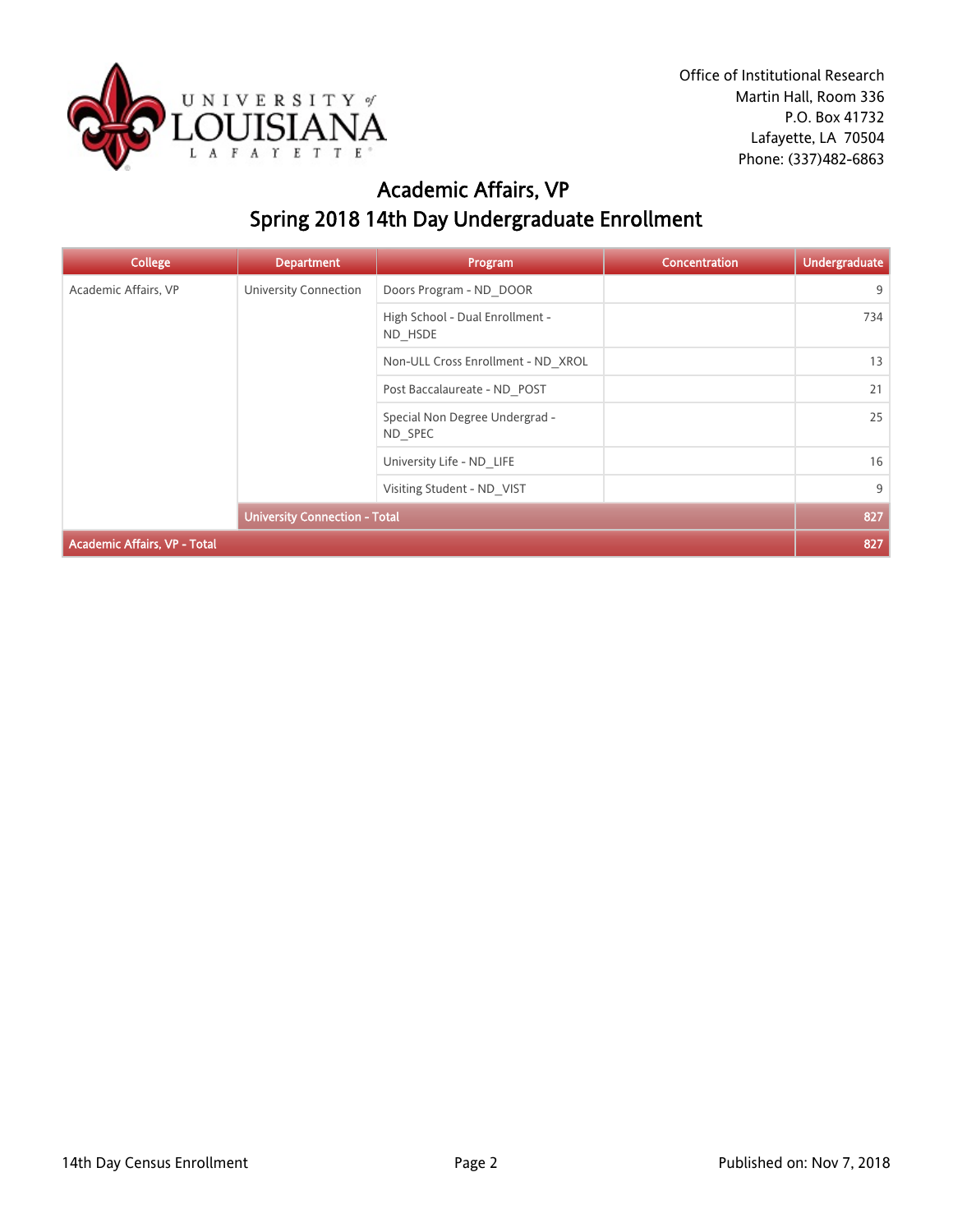

## Business Administration Spring 2018 14th Day Undergraduate Enrollment

| <b>College</b>                         | <b>Department</b>                          | Program                                       | Concentration | <b>Undergraduate</b> |  |
|----------------------------------------|--------------------------------------------|-----------------------------------------------|---------------|----------------------|--|
| <b>Business Administration</b>         | Accounting                                 | Accounting - BSBA_ACCT                        |               | 406                  |  |
|                                        |                                            | Accounting - PBC_CACC                         |               | 4                    |  |
|                                        | <b>Accounting - Total</b>                  |                                               |               |                      |  |
|                                        | Economics & Finance                        | Economics - BSBA_ECON                         |               | 58                   |  |
|                                        |                                            | Finance - BSBA FNAN                           |               | 232                  |  |
|                                        |                                            | Insurance & Risk Management -<br>BSBA_INSR    |               | 36                   |  |
|                                        | <b>Economics &amp; Finance - Total</b>     |                                               |               | 326                  |  |
|                                        | Management                                 | Management - BSBA MGMT                        |               | 631                  |  |
|                                        |                                            | Professional Land/Resource Mgt -<br>BSBA PLRM |               | 53                   |  |
|                                        | <b>Management - Total</b>                  |                                               |               | 684                  |  |
|                                        | Marketing & Hospitality                    | Hospitality Management - BSBA_HMGT            |               | 81                   |  |
|                                        |                                            | Marketing - BSBA_MKTG                         |               | 260                  |  |
|                                        | <b>Marketing &amp; Hospitality - Total</b> |                                               |               | 341                  |  |
| <b>Business Administration - Total</b> |                                            |                                               |               | 1,761                |  |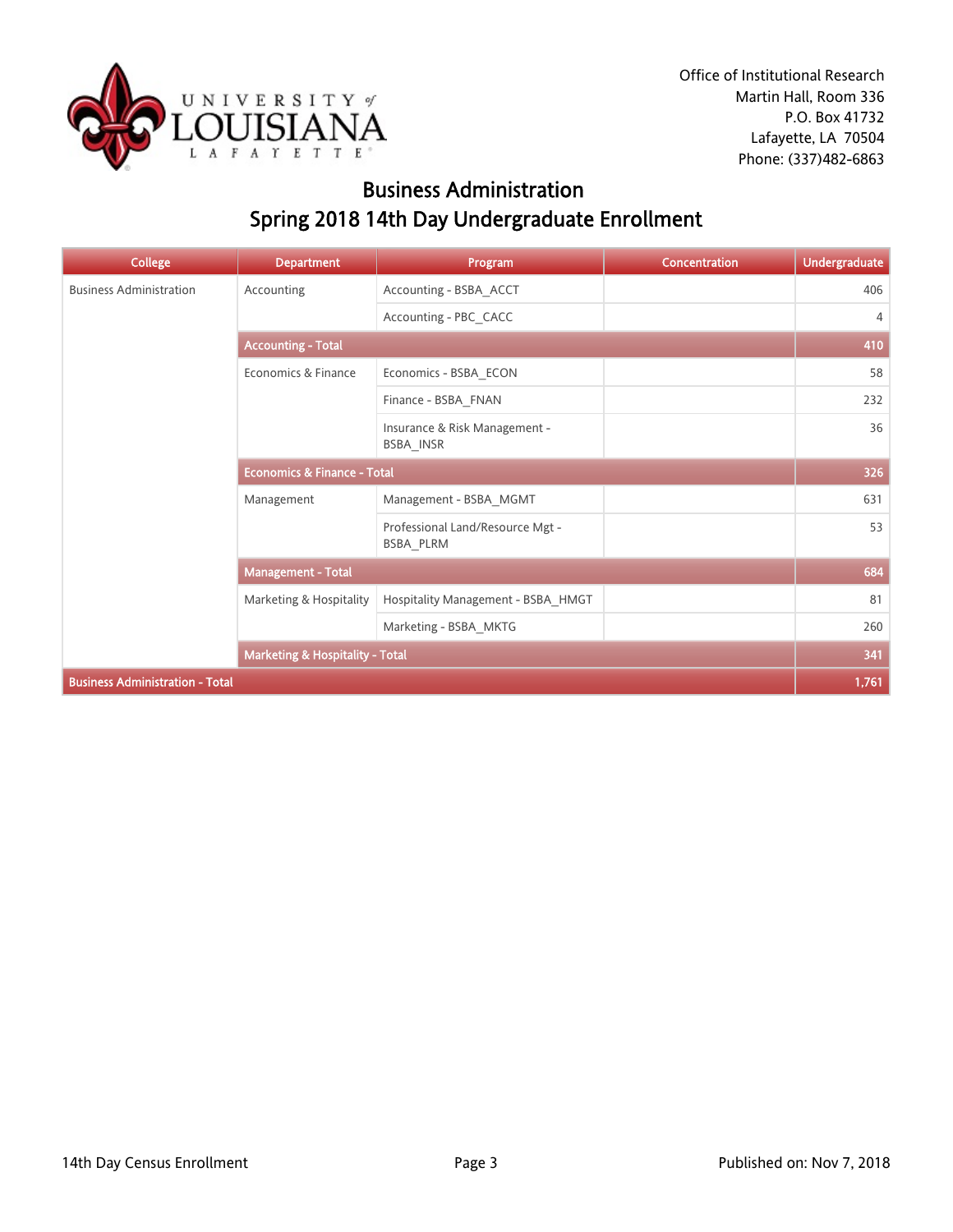

#### Arts Spring 2018 14th Day Undergraduate Enrollment

| <b>College</b> | <b>Department</b>                | Program                            | Concentration                        | Undergraduate  |
|----------------|----------------------------------|------------------------------------|--------------------------------------|----------------|
| Arts           | Architecture                     | Architectural Studies - BS_ARCS    |                                      | 185            |
|                | Architecture - Total             |                                    |                                      | 185            |
|                | <b>Industrial Design</b>         | Industrial Design - BOID_INDN      |                                      | 94             |
|                | <b>Industrial Design - Total</b> |                                    |                                      | 94             |
|                | Interior Design                  | Interior Design - BID_INDS         |                                      | 64             |
|                | <b>Interior Design - Total</b>   |                                    |                                      | 64             |
|                | Music                            | Music - BA_MUSC                    | Music Business - MBUS                | 71             |
|                |                                  |                                    | Traditional Music - TMUS             | $\mathbf{1}$   |
|                |                                  | Music - BA_MUSC - Total            |                                      | 72             |
|                |                                  | Music - BM_MUS                     | Jazz Studies - JAZZ                  | 6              |
|                |                                  |                                    | Music Media - MMED                   | 27             |
|                |                                  |                                    | Performance - PERF                   | 14             |
|                |                                  |                                    | Piano Pedagogy - PPED                | $\overline{2}$ |
|                |                                  |                                    | Theory and Composition - TCOM        | 12             |
|                |                                  |                                    |                                      | 18             |
|                |                                  | Music - BM_MUS - Total             |                                      | 79             |
|                | <b>Music - Total</b>             |                                    |                                      | 151            |
|                | Performing Arts                  | Performing Arts - BFA_PFAR         | Dance - DANC                         | 22             |
|                |                                  |                                    | Theatre - THEA                       | 28             |
|                |                                  |                                    |                                      | 4              |
|                |                                  | Performing Arts - BFA_PFAR - Total |                                      | 54             |
|                | <b>Performing Arts - Total</b>   |                                    |                                      | 54             |
|                | Visual Arts                      | Visual Arts - BFA_VIAR             | Ceramics - CERM                      | $\overline{2}$ |
|                |                                  |                                    | Computer Art and Animation -<br>CART | 102            |
|                |                                  |                                    | Graphic Design - GDSG                | 110            |
|                |                                  |                                    | Metalwork and Jewelry - MEJE         | $9\,$          |
|                |                                  |                                    | New Media and Digital Art -<br>NMED  | 14             |
|                |                                  |                                    | Painting - PNTG                      | 23             |
|                |                                  |                                    | Photography - PHOT                   | 17             |
|                |                                  |                                    |                                      |                |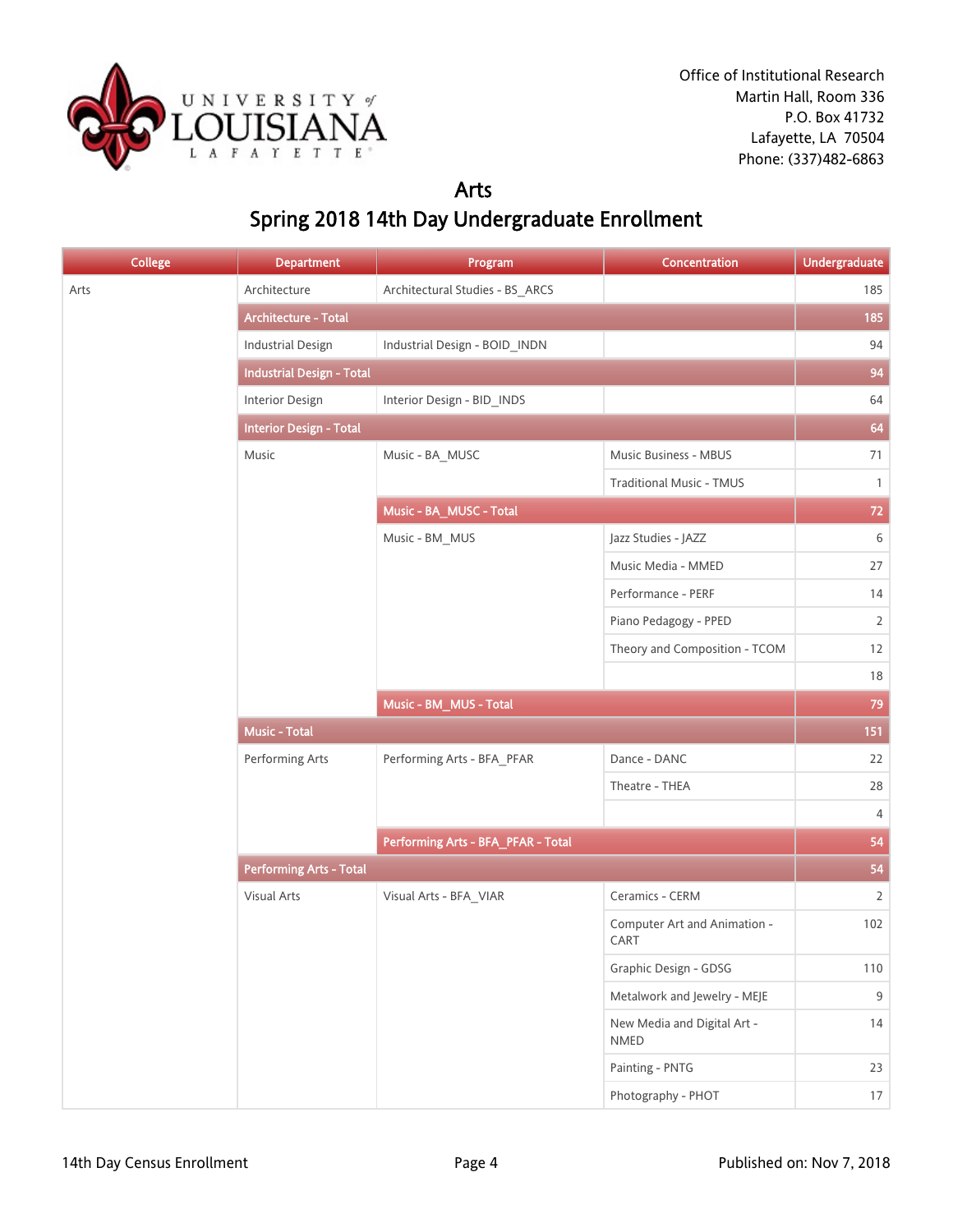

#### Arts Spring 2018 14th Day Undergraduate Enrollment

| <b>College</b>      | <b>Department</b>          | Program                        | Concentration      | <b>Undergraduate</b> |
|---------------------|----------------------------|--------------------------------|--------------------|----------------------|
| Arts                | Visual Arts                | Visual Arts - BFA_VIAR         | Printmaking - PRMG | 13                   |
|                     |                            |                                | Sculpture - SCUL   | 3                    |
|                     |                            |                                |                    | 13                   |
|                     |                            | Visual Arts - BFA_VIAR - Total |                    | 306                  |
|                     | <b>Visual Arts - Total</b> |                                |                    | 306                  |
| <b>Arts - Total</b> |                            |                                |                    | 854                  |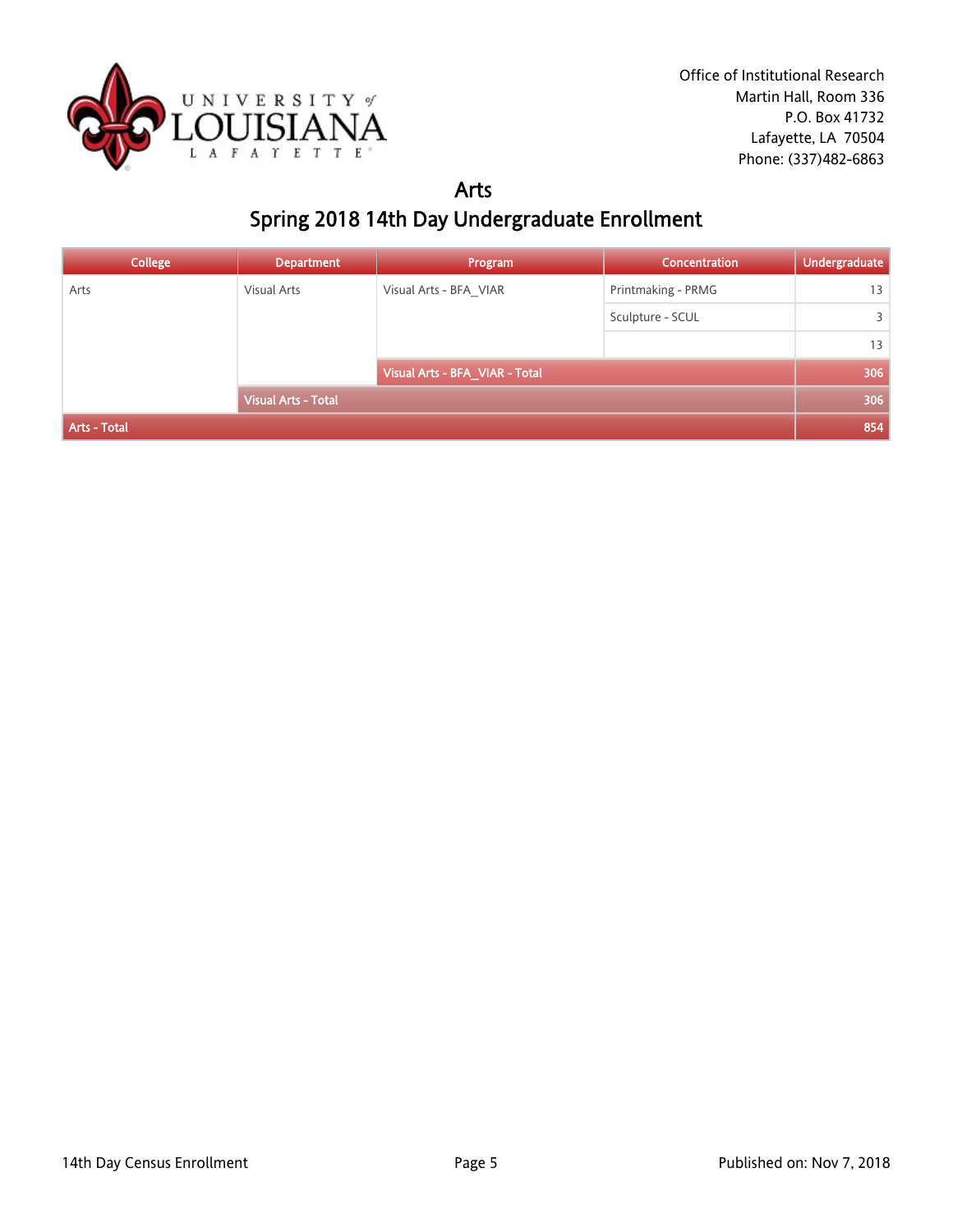

## Education Spring 2018 14th Day Undergraduate Enrollment

| <b>College</b> | <b>Department</b>           | Program                                          | Concentration                                 | <b>Undergraduate</b> |
|----------------|-----------------------------|--------------------------------------------------|-----------------------------------------------|----------------------|
| Education      | Curriculum &<br>Instruction | Add Certification in Education -<br>CERU_EDAD    |                                               | 8                    |
|                |                             | Alt Certification in Education -                 | Health & Phys Ed Gr K-12 - EDPE               | $\mathbf{1}$         |
|                |                             | CERU_EDAC                                        |                                               | 18                   |
|                |                             | Art or Music Education Gr K-12 -                 | Art Education - EDAE                          | 25                   |
|                |                             | BA_EDAM                                          | Instrumental Music Education -<br><b>EDIN</b> | 47                   |
|                |                             |                                                  | Vocal Music Education - EDVO                  | 11                   |
|                |                             |                                                  |                                               | $\overline{2}$       |
|                |                             | Art or Music Education Gr K-12 - BA_EDAM - Total |                                               | 85                   |
|                |                             | Early Childhood Ed Gr PK-3 - BS_EDPK             |                                               | 216                  |
|                |                             | Early Childhood Ed Gr PK-3 - PBC EDPK            |                                               | 8                    |
|                |                             | Elementary Education Gr 1-5 - BS_EDEL            |                                               | 218                  |
|                |                             | Elementary Education Gr 1-5 -<br>PBC_EDEL        |                                               | 9                    |
|                |                             | Health & Phys Ed Gr K-12 - PBC EDPE              |                                               | 4                    |
|                |                             | Middle School Education Gr 4-8 -<br>BS_EDMD      | English Education - EDEN                      | 5                    |
|                |                             |                                                  | General Science Education -<br><b>EDGS</b>    | 4                    |
|                |                             |                                                  | Mathematics Education - EDMA                  | 5                    |
|                |                             |                                                  | Social Studies Education - EDSS               | $\mathbf{1}$         |
|                |                             |                                                  |                                               | 11                   |
|                |                             | Middle School Education Gr 4-8 - BS_EDMD - Total |                                               | 26                   |
|                |                             | Middle School Education Gr 4-8 -<br>PBC_EDMD     |                                               | 5                    |
|                |                             | Music Ed-Vocal Gr K-12 - PBC_EDVE                |                                               | $\mathbf{1}$         |
|                |                             | Secondary Education & Teaching -                 | <b>Biology Education - EDBI</b>               | 8                    |
|                |                             | BS_EDSD                                          | <b>Business Education - EDBU</b>              | 4                    |
|                |                             |                                                  | Chemistry Education - EDCH                    | $\,8\,$              |
|                |                             |                                                  | English Education - EDEN                      | 66                   |
|                |                             |                                                  | General Science Education -<br>EDGS           | 6                    |
|                |                             |                                                  | Mathematics Education - EDMA                  | 36                   |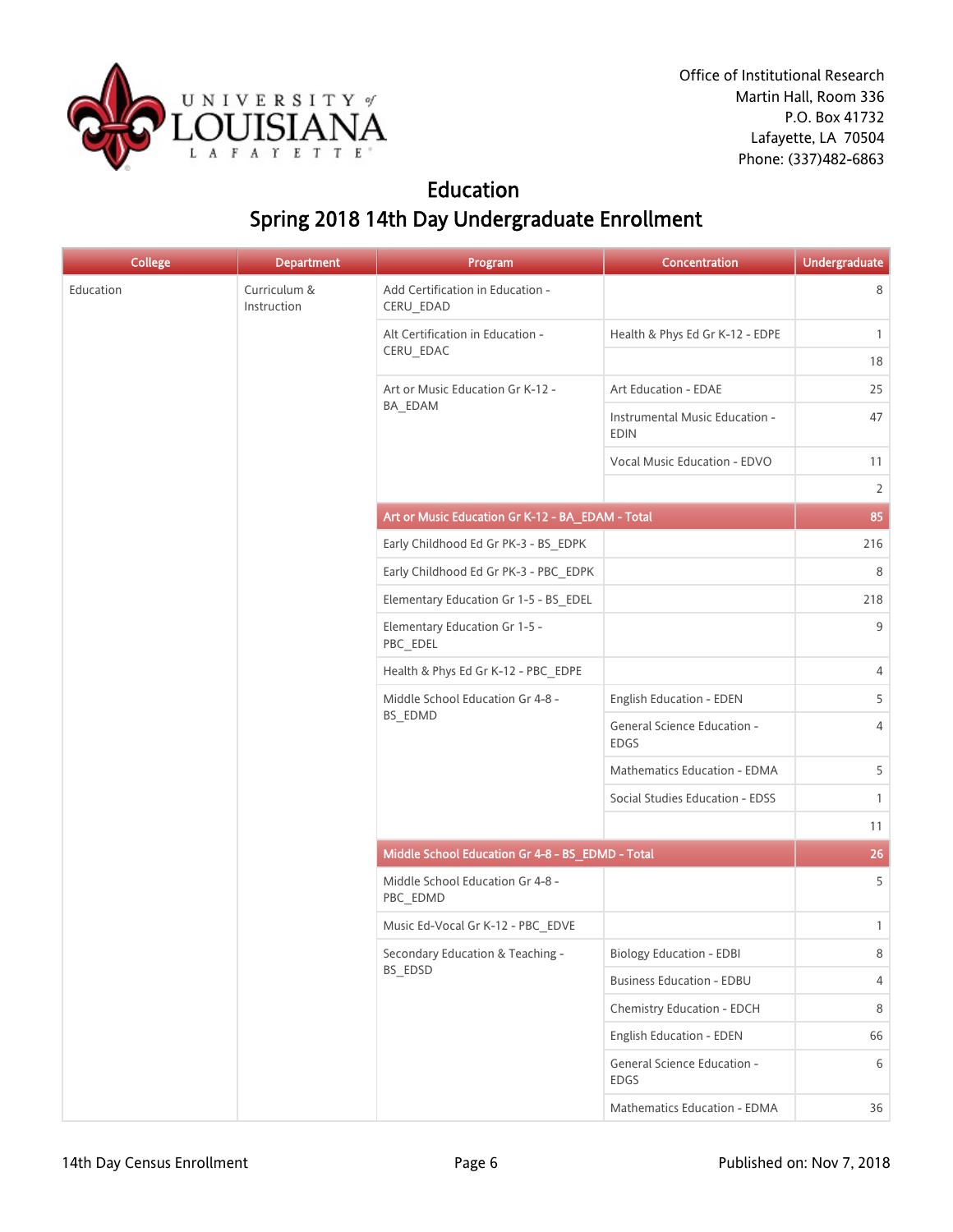

## Education Spring 2018 14th Day Undergraduate Enrollment

| <b>College</b> | <b>Department</b> | Program                                          | Concentration                                | Undergraduate  |
|----------------|-------------------|--------------------------------------------------|----------------------------------------------|----------------|
| Education      | Curriculum &      | Secondary Education & Teaching -                 | Physics Education - EDPH                     | $\mathbf{1}$   |
|                | Instruction       | BS_EDSD                                          | Social Studies Education - EDSS              | 87             |
|                |                   |                                                  | Speech Education - EDSE                      | 5              |
|                |                   |                                                  |                                              | 9              |
|                |                   | Secondary Education & Teaching - BS_EDSD - Total |                                              | 230            |
|                |                   | Secondary Education Gr 6-12 -                    | <b>Biology Education - ED08</b>              | $\mathbf{1}$   |
|                |                   | PBC_EDSD                                         | <b>Biology Education - EDBI</b>              | $\overline{3}$ |
|                |                   |                                                  | English Education - EDEN                     | $\mathbf{1}$   |
|                |                   |                                                  | Social Studies Education - ED54              | $\mathbf{1}$   |
|                |                   |                                                  |                                              | 8              |
|                |                   | Secondary Education Gr 6-12 - PBC_EDSD - Total   |                                              | 14             |
|                |                   | Spec Ed-Early Interv: Birth-5 - PBC_EDEI         |                                              | $\overline{2}$ |
|                |                   | <b>Curriculum &amp; Instruction - Total</b>      |                                              | 845            |
| Kinesiology    |                   | Athletic Training - BS_EDAT                      |                                              | 40             |
|                |                   | Hlth & PE/Kinesiology Gr K-12 -                  | Exercise Science - EDEX                      | 233            |
|                | BS_EDKN           | ExSci Fitness Studies - EDFS                     | 25                                           |                |
|                |                   |                                                  | ExSci Hlth & Fitness Sales - EDHF            | $\overline{2}$ |
|                |                   |                                                  | ExSci Pre-Prof Studies - EDPP                | 120            |
|                |                   |                                                  | Health Promotion & Wellness -<br><b>EDHP</b> | 35             |
|                |                   |                                                  | Sports Management - EDSM                     | 60             |
|                |                   |                                                  |                                              | 43             |
|                |                   | Hlth & PE/Kinesiology Gr K-12 - BS_EDKN - Total  |                                              | 518            |
|                |                   | Kinesiology - BS_EDKS                            | ExSci Fitness Studies - EDFS                 | 63             |
|                |                   |                                                  | ExSci Hlth & Fitness Sales - EDHF            | 3              |
|                |                   |                                                  | ExSci Pre-Prof Studies - EDPP                | 219            |
|                |                   |                                                  | Health & Phys Ed Gr K-12 - EDPE              | 43             |
|                |                   |                                                  | Health Promotion & Wellness -<br><b>EDHP</b> | 34             |
|                |                   |                                                  | Sports Management - EDSM                     | 39             |
|                |                   |                                                  |                                              | $\overline{3}$ |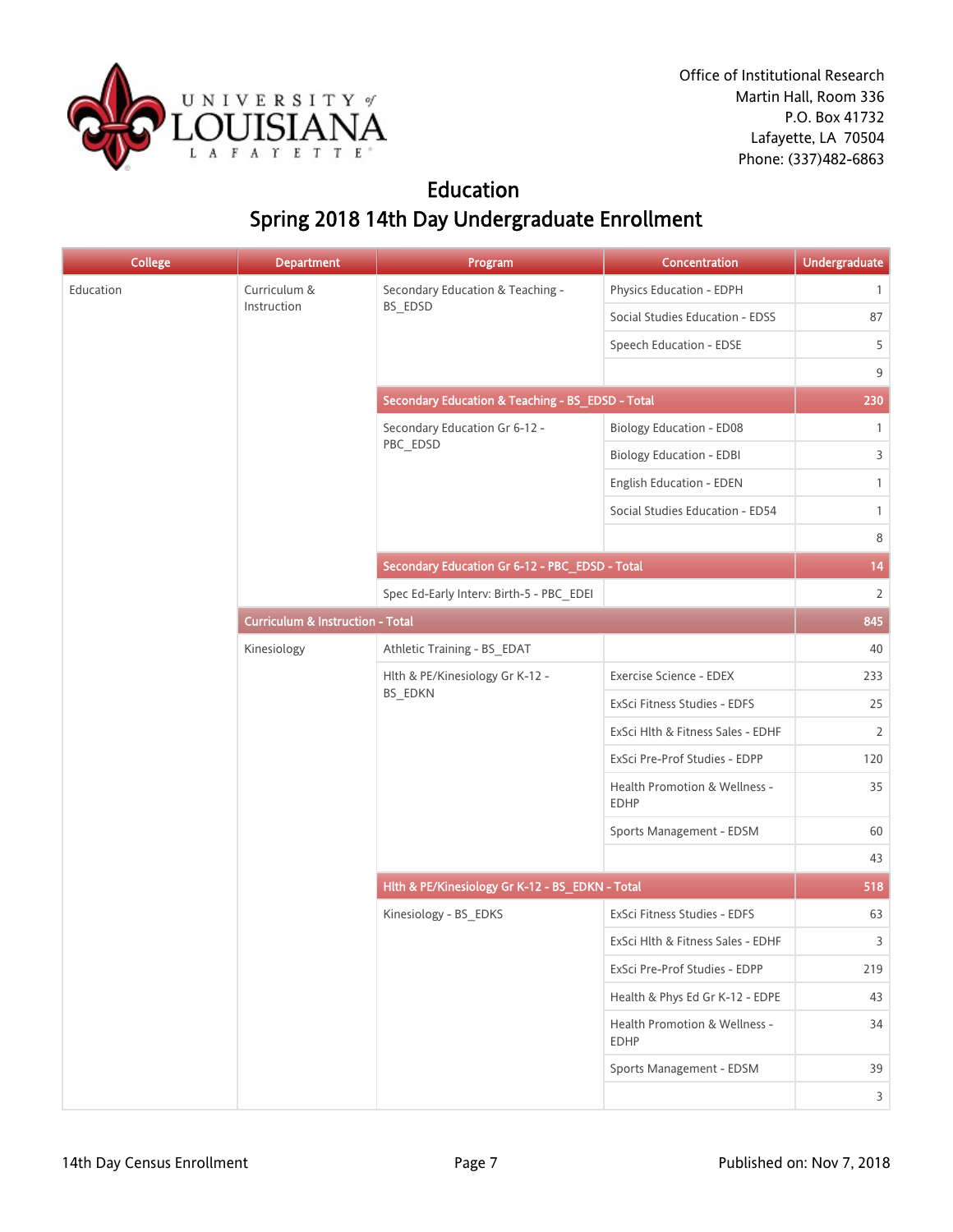

## Education Spring 2018 14th Day Undergraduate Enrollment

| <b>College</b>    | <b>Department</b>   | Program                       | Concentration | Undergraduate |
|-------------------|---------------------|-------------------------------|---------------|---------------|
| Education         | Kinesiology         | Kinesiology - BS_EDKS - Total |               | 404           |
|                   | Kinesiology - Total |                               |               | 962           |
| Education - Total |                     |                               |               | 1,807         |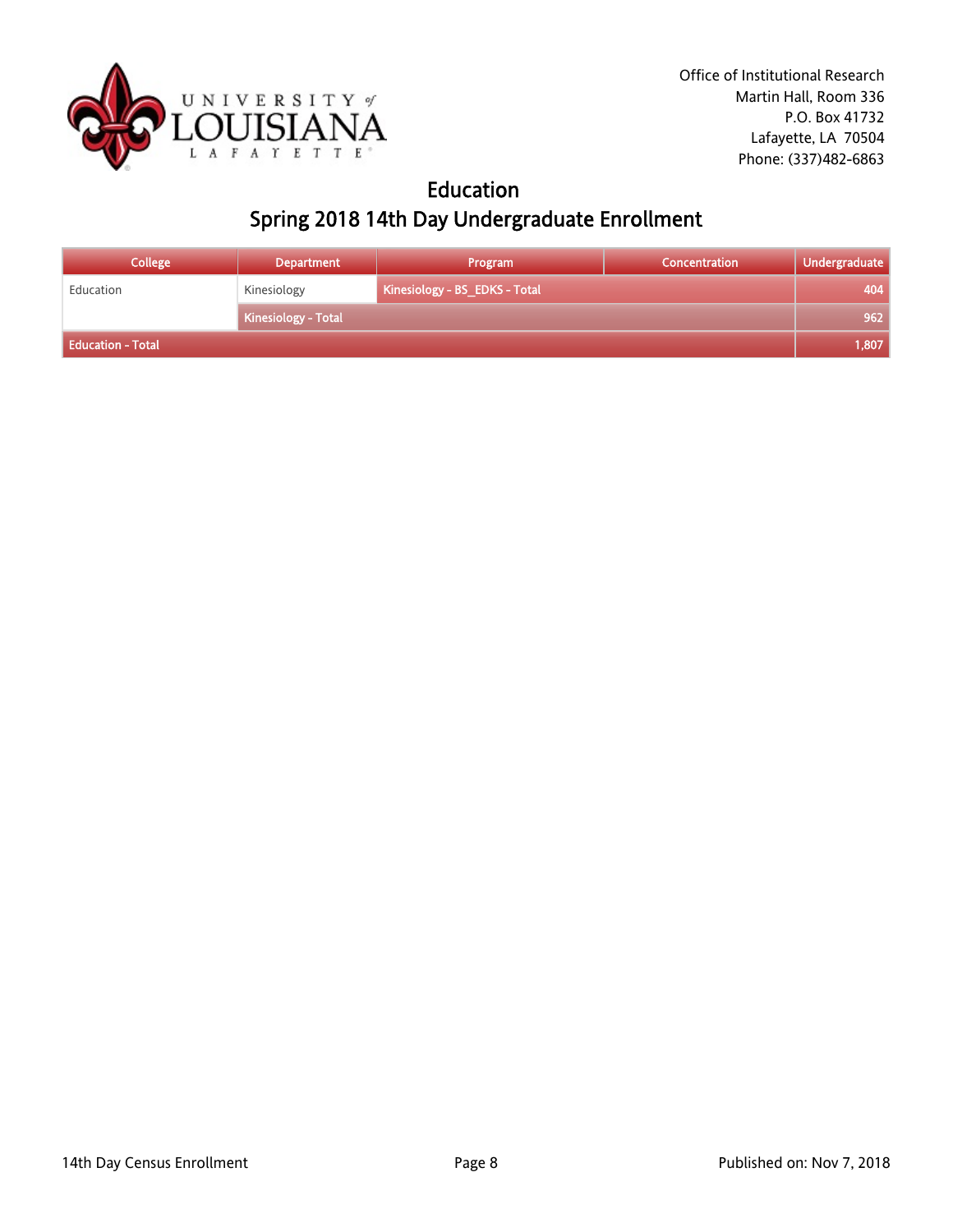

# Engineering Spring 2018 14th Day Undergraduate Enrollment

| <b>College</b>             | <b>Department</b>                             | Program                            | <b>Concentration</b> | <b>Undergraduate</b> |
|----------------------------|-----------------------------------------------|------------------------------------|----------------------|----------------------|
| Engineering                | <b>Chemical Engineering</b>                   | Chemical Engineering - BCHE CHEE   |                      | 315                  |
|                            | <b>Chemical Engineering - Total</b>           |                                    |                      | 315                  |
|                            | Civil Engineering                             | Civil Engineering - BCIV CIVE      |                      | 204                  |
|                            | <b>Civil Engineering - Total</b>              |                                    |                      | 204                  |
|                            | Electrical & Computer<br>Engr                 | Electrical Engineering - BELE ELEE |                      | 248                  |
|                            | <b>Electrical &amp; Computer Engr - Total</b> |                                    |                      | 248                  |
|                            | <b>Industrial Technology</b>                  | Industrial Technology - BSIT ITEC  |                      | 393                  |
|                            | <b>Industrial Technology - Total</b>          |                                    |                      | 393                  |
|                            | Mechanical<br>Engineering                     | Mechanical Engineering - BMEC_MCHE |                      | 682                  |
|                            | <b>Mechanical Engineering - Total</b>         |                                    |                      | 682                  |
|                            | Petroleum Engineering                         | Petroleum Engineering - BPET_PETE  |                      | 334                  |
|                            | <b>Petroleum Engineering - Total</b>          |                                    |                      | 334                  |
| <b>Engineering - Total</b> |                                               |                                    |                      | 2,176                |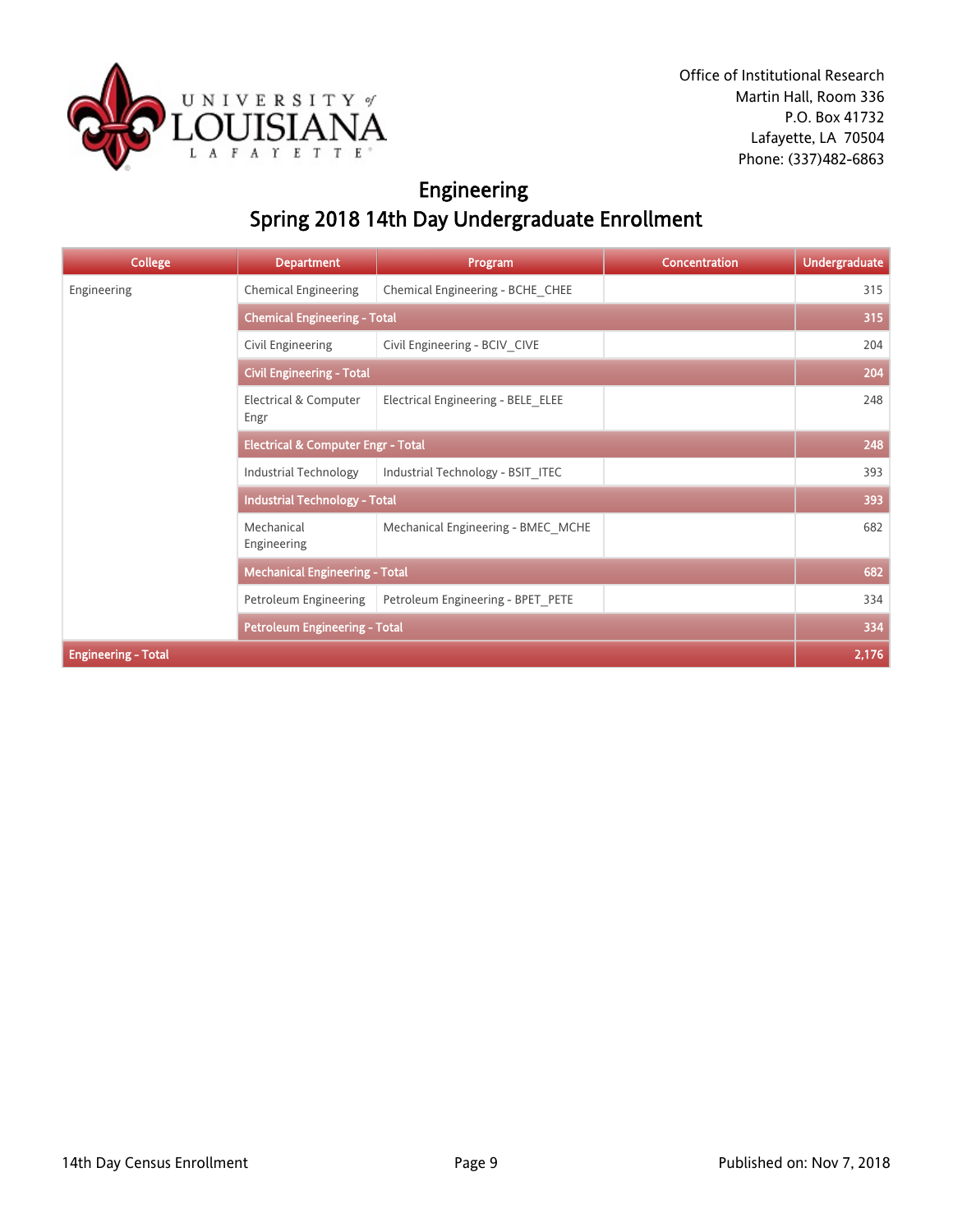

## Liberal Arts Spring 2018 14th Day Undergraduate Enrollment

| College      | <b>Department</b>                      | Program                                            | Concentration                                 | <b>Undergraduate</b> |
|--------------|----------------------------------------|----------------------------------------------------|-----------------------------------------------|----------------------|
| Liberal Arts | College of Liberal Arts                | Moving Image Arts - BA_MIA                         |                                               | 66                   |
|              | <b>College of Liberal Arts - Total</b> |                                                    |                                               | 66                   |
|              | Communication                          | Mass Communications - BA_MCOM                      | Advertising - ADV                             | 50                   |
|              |                                        |                                                    | Broadcasting - BRDC                           | 91                   |
|              |                                        |                                                    | Journalism - JOUR                             | 41                   |
|              |                                        |                                                    |                                               | 14                   |
|              |                                        | Mass Communications - BA_MCOM - Total              |                                               | 196                  |
|              |                                        | Organizational Communication -<br>BA_OCOM          |                                               | 53                   |
|              |                                        | Public Relations - BA_PREL                         |                                               | 158                  |
|              | <b>Communication - Total</b>           |                                                    |                                               | 407                  |
|              | Communicative<br>Disorders             | Speech Pathology and Audiology -<br><b>BA_CODI</b> |                                               | 223                  |
|              | <b>Communicative Disorders - Total</b> |                                                    |                                               | 223                  |
|              | Criminal Justice                       | Criminal Justice - BS_CJUS                         |                                               | 263                  |
|              | <b>Criminal Justice - Total</b>        |                                                    |                                               | 263                  |
|              | English                                | English - BA_ENGL                                  | Creative Writing - CW                         | 48                   |
|              |                                        |                                                    | Folklore - FOLK                               | 3                    |
|              |                                        |                                                    | Linguistics - LING                            | $9\,$                |
|              |                                        |                                                    | Literature - LIT                              | 22                   |
|              |                                        |                                                    | Professional Writing - PW                     | 17                   |
|              |                                        |                                                    |                                               | 95                   |
|              |                                        | English - BA_ENGL - Total                          |                                               | 194                  |
|              | <b>English - Total</b>                 |                                                    |                                               | 194                  |
|              | History, Geography, &<br>Phil          | History - BA_HIST                                  |                                               | 87                   |
|              | History, Geography, & Phil - Total     |                                                    |                                               | 87                   |
|              | Modern Languages                       | Modern Languages - BA MODL                         | French & Francophone Studies -<br><b>FRFS</b> | $10\,$               |
|              |                                        |                                                    | French Education - FRED                       | $\mathbf{1}$         |
|              |                                        |                                                    | Spanish - SPAN                                | $\overline{4}$       |
|              |                                        |                                                    | Spanish Education - SPAE                      | $\overline{3}$       |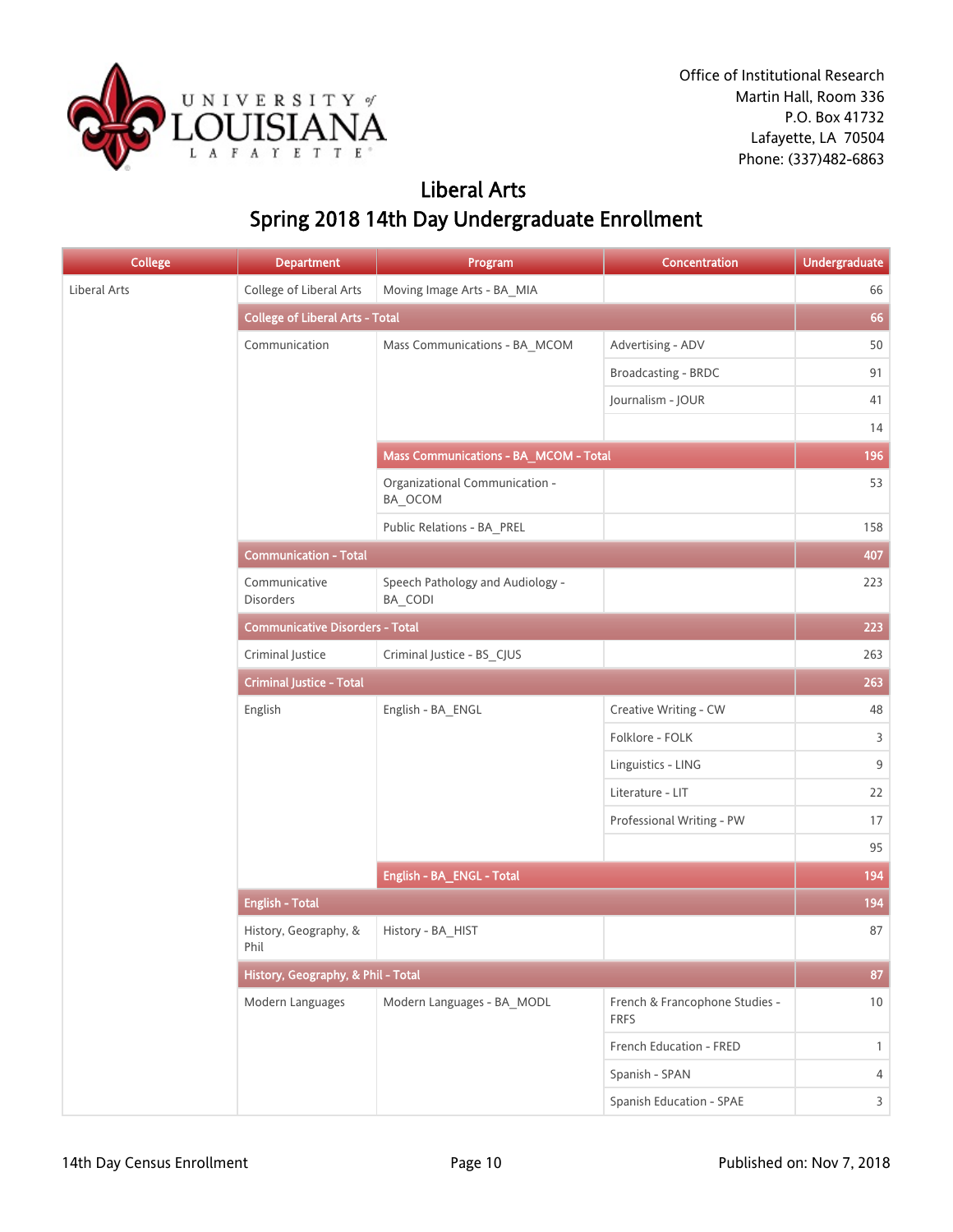

## Liberal Arts Spring 2018 14th Day Undergraduate Enrollment

| <b>College</b>              | <b>Department</b>                   | Program                             | <b>Concentration</b>                  | <b>Undergraduate</b> |
|-----------------------------|-------------------------------------|-------------------------------------|---------------------------------------|----------------------|
| <b>Liberal Arts</b>         | Modern Languages                    | Modern Languages - BA_MODL          |                                       | 3                    |
|                             |                                     | Modern Languages - BA_MODL - Total  |                                       | 21                   |
|                             | <b>Modern Languages - Total</b>     |                                     |                                       | 21                   |
|                             | <b>Political Science</b>            | Political Science - BA_POLS         | <b>International Relations - INTR</b> | 27                   |
|                             |                                     |                                     | Pre-Law - PLAW                        | 102                  |
|                             |                                     |                                     |                                       | 102                  |
|                             |                                     | Political Science - BA_POLS - Total |                                       | 231                  |
|                             | <b>Political Science - Total</b>    |                                     |                                       | 231                  |
|                             | Psychology                          | Psychology - BS_PSYC                |                                       | 570                  |
|                             | <b>Psychology - Total</b>           |                                     |                                       | 570                  |
|                             | Soci, Anth, & Child/Fam             | Anthropology - BA_ANTH              |                                       | 52                   |
|                             | Stu                                 | Child and Family Studies - BS_CAFS  |                                       | 168                  |
|                             |                                     | Sociology - BA_SOCI                 |                                       | 94                   |
|                             | Soci, Anth, & Child/Fam Stu - Total |                                     |                                       | 314                  |
| <b>Liberal Arts - Total</b> |                                     |                                     |                                       | 2,376                |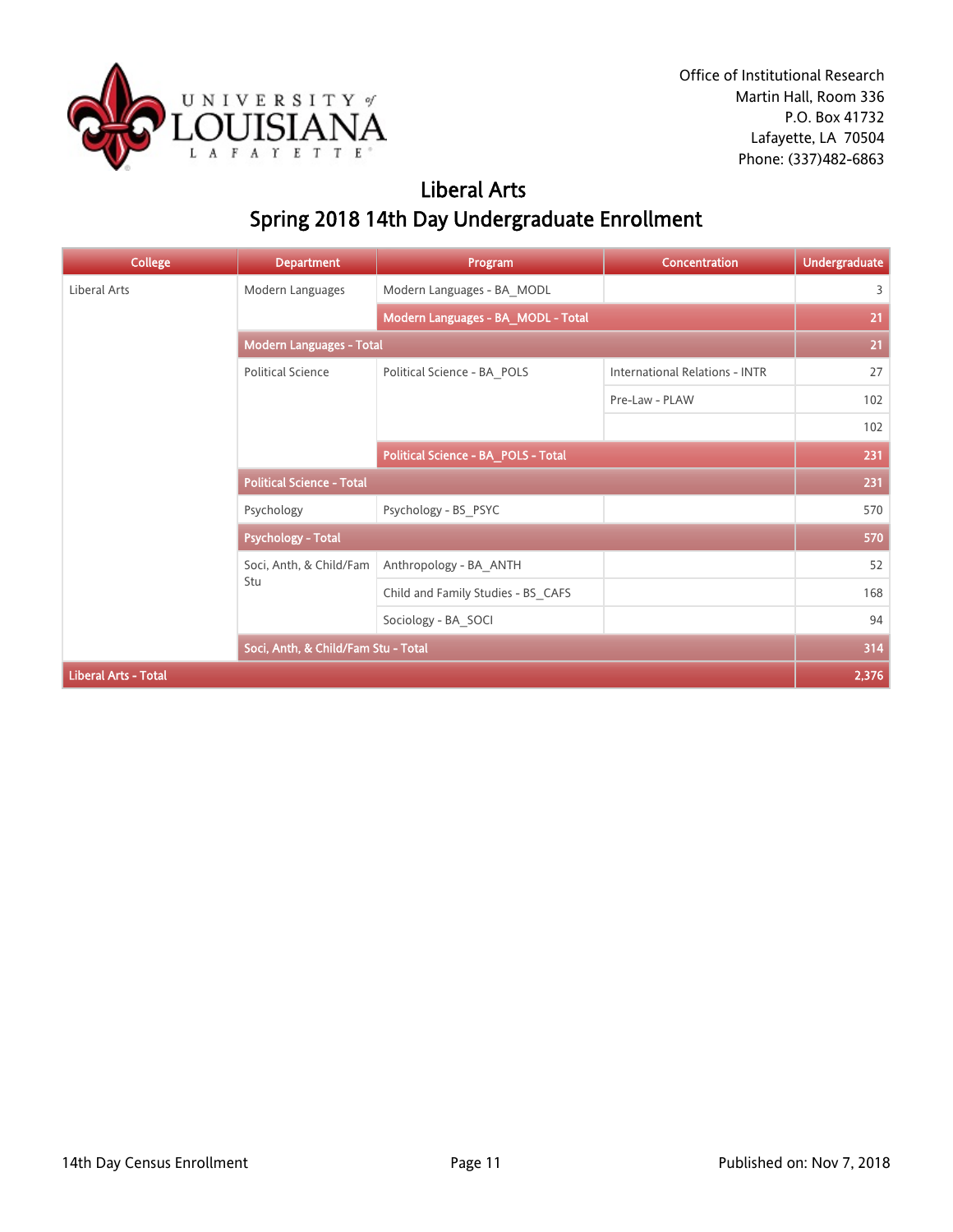

# Nursing & Allied Health Professions Spring 2018 14th Day Undergraduate Enrollment

| <b>College</b>                              | <b>Department</b>                      | Program                                    | <b>Concentration</b> | Undergraduate |
|---------------------------------------------|----------------------------------------|--------------------------------------------|----------------------|---------------|
| Nursing & Allied Health                     | Allied Hlth Professions                | Dietetics - BS DIET                        |                      | 25            |
| Professions                                 |                                        | Health Information Management -<br>BS HIM  |                      | 136           |
|                                             |                                        | Health Services Administration -<br>BS HSA |                      | 111           |
|                                             | <b>Allied Hith Professions - Total</b> |                                            |                      | 272           |
|                                             | Nursing - Bachelors                    | Nursing - BSN NURS                         |                      | 1,074         |
|                                             |                                        | Nursing, Online RN to BSN - BSN RN2B       |                      | 750           |
|                                             | <b>Nursing - Bachelors - Total</b>     |                                            |                      | 1,824         |
| Nursing & Allied Health Professions - Total |                                        |                                            |                      | 2,096         |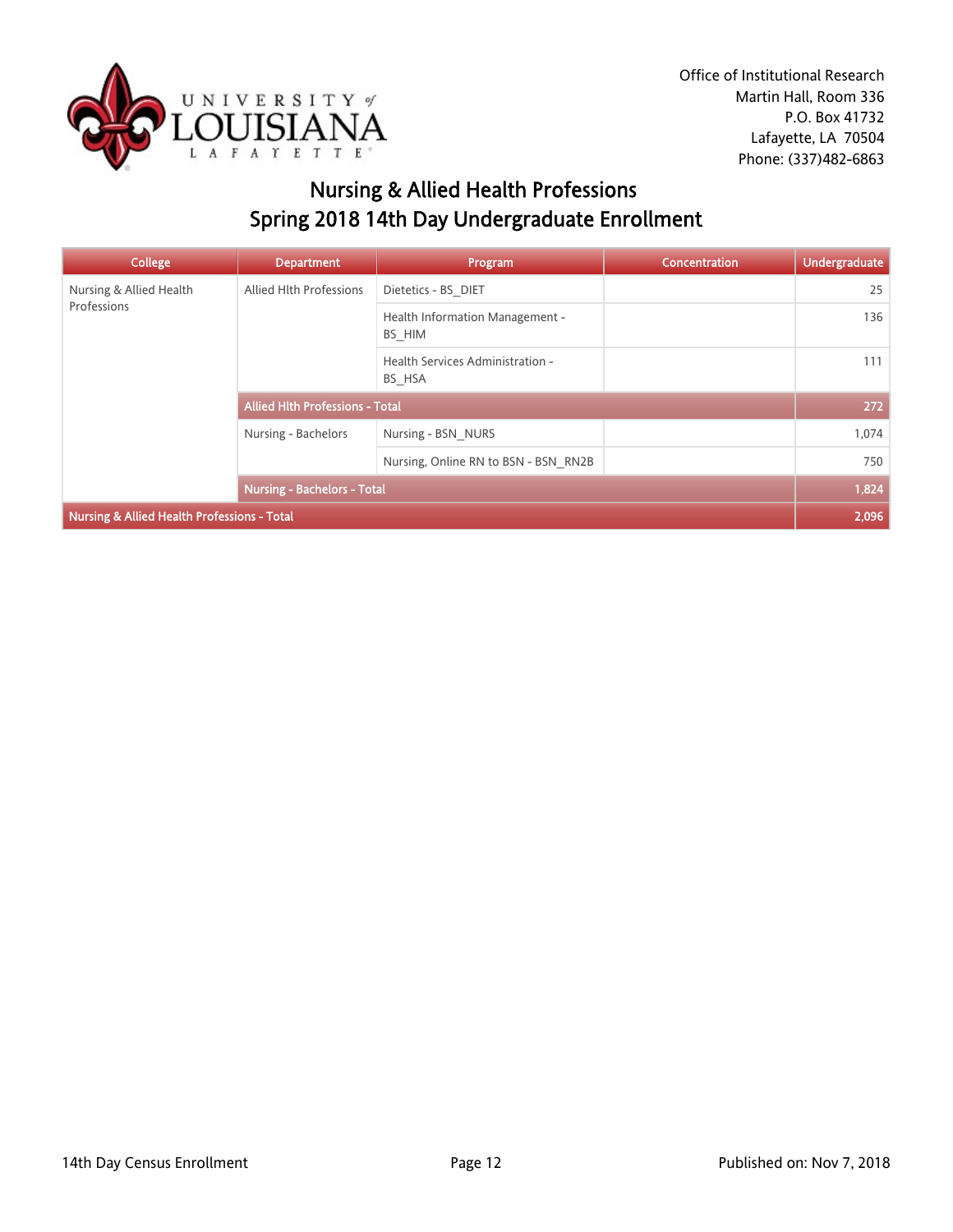

## **Sciences** Spring 2018 14th Day Undergraduate Enrollment

| <b>College</b> | <b>Department</b>                       | Program                                   | Concentration                                   | Undergraduate  |
|----------------|-----------------------------------------|-------------------------------------------|-------------------------------------------------|----------------|
| Sciences       | Biology and<br>Microbiology             | Biology - BS_BIOL                         | Ecology, Evolution& Marine Biol -<br>EEMB       | 19             |
|                |                                         |                                           | Medical & Allied Hlth Science -<br><b>MEDA</b>  | 150            |
|                |                                         |                                           | Microbiology - MCBL                             | 34             |
|                |                                         |                                           | Resource Biology /Biodiversity -<br><b>RESC</b> | 23             |
|                |                                         |                                           | Veterinary Bioscience - VETB                    | 30             |
|                |                                         |                                           |                                                 | 474            |
|                |                                         | Biology - BS_BIOL - Total                 |                                                 | 730            |
|                | <b>Biology and Microbiology - Total</b> |                                           |                                                 | 730            |
|                | Chemistry                               | Chemistry - BS_CHEM                       |                                                 | 125            |
|                | <b>Chemistry - Total</b>                |                                           |                                                 | 125            |
|                | Computer Science                        | Computer Science - BS_CMPS                | Cognitive Science - COGS                        | 11             |
|                |                                         |                                           | Computer Engineering - CMPE                     | 28             |
|                |                                         |                                           | Information Techology - INFT                    | 18             |
|                |                                         |                                           | Pre-Major - PRE                                 | $\overline{2}$ |
|                |                                         |                                           | Scientific Computing - SCIC                     | 17             |
|                |                                         |                                           | Video Game Design & Dev -<br>VGDD               | 52             |
|                |                                         |                                           |                                                 | 296            |
|                |                                         | <b>Computer Science - BS_CMPS - Total</b> | 424                                             |                |
|                | <b>Computer Science - Total</b>         |                                           |                                                 | 424            |
|                | <b>Environmental Science</b>            | Environmental Science - BS_ENVS           | Digital Geography - DIGI                        | $\,8\,$        |
|                |                                         |                                           | Environmental Quality - ENVQ                    | 21             |
|                |                                         |                                           | Soil & Water Conservation -<br><b>CONV</b>      | 19             |
|                |                                         |                                           |                                                 | 30             |
|                |                                         | Environmental Science - BS ENVS - Total   |                                                 | 78             |
|                | <b>Environmental Science - Total</b>    |                                           |                                                 | 78             |
|                | Geology                                 | Geology - BS_GEOL                         |                                                 | 55             |
|                | <b>Geology - Total</b>                  |                                           |                                                 | 55             |
|                | Informatics                             | Informatics - BS_INFX                     | <b>Business Informatics - BUSI</b>              | 46             |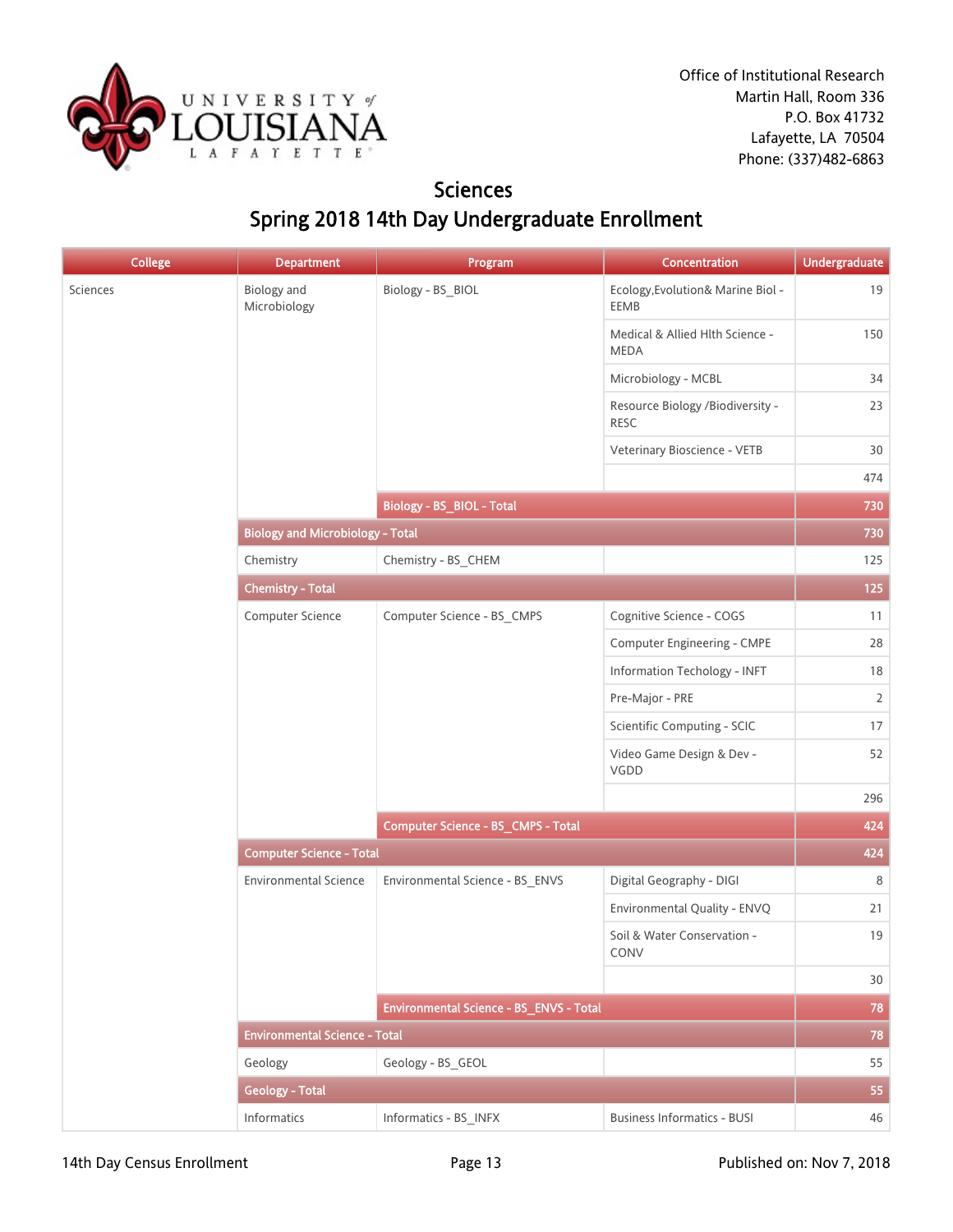

## **Sciences** Spring 2018 14th Day Undergraduate Enrollment

| <b>College</b>          | <b>Department</b>          | Program                       | Concentration                                | <b>Undergraduate</b> |
|-------------------------|----------------------------|-------------------------------|----------------------------------------------|----------------------|
| Sciences                | Informatics                | Informatics - BS_INFX         | Digital Media Technology - DIGM              | 3                    |
|                         |                            |                               | Health Informatics - HLTI                    | 14                   |
|                         |                            |                               | Individualized Informatics - INDV            | 3                    |
|                         |                            |                               | Interactive Media Technology -<br><b>IMT</b> | 19                   |
|                         |                            |                               | Systems Administration - SYSA                | 47                   |
|                         |                            |                               | Web Design - WEBD                            | $\mathbf{1}$         |
|                         |                            |                               |                                              | 37                   |
|                         |                            | Informatics - BS_INFX - Total |                                              | 170                  |
|                         | <b>Informatics - Total</b> |                               |                                              | 170                  |
|                         | Mathematics                | Mathematics - BS_MATH         |                                              | 80                   |
|                         | <b>Mathematics - Total</b> |                               |                                              | 80                   |
|                         | Physics                    | Physics - BS_PHYS             | Computer Science - CSCO                      | $\overline{4}$       |
|                         |                            |                               | Geology and Geophysics - GGCO                | $\mathbf{1}$         |
|                         |                            |                               | Pre-Allied Health - PHCO                     | $\overline{2}$       |
|                         |                            |                               | Traditional Physics - TPCO                   | 5                    |
|                         |                            |                               |                                              | 23                   |
|                         |                            | Physics - BS_PHYS - Total     |                                              | 35                   |
|                         | <b>Physics - Total</b>     |                               |                                              | 35                   |
| <b>Sciences - Total</b> |                            |                               |                                              | 1,697                |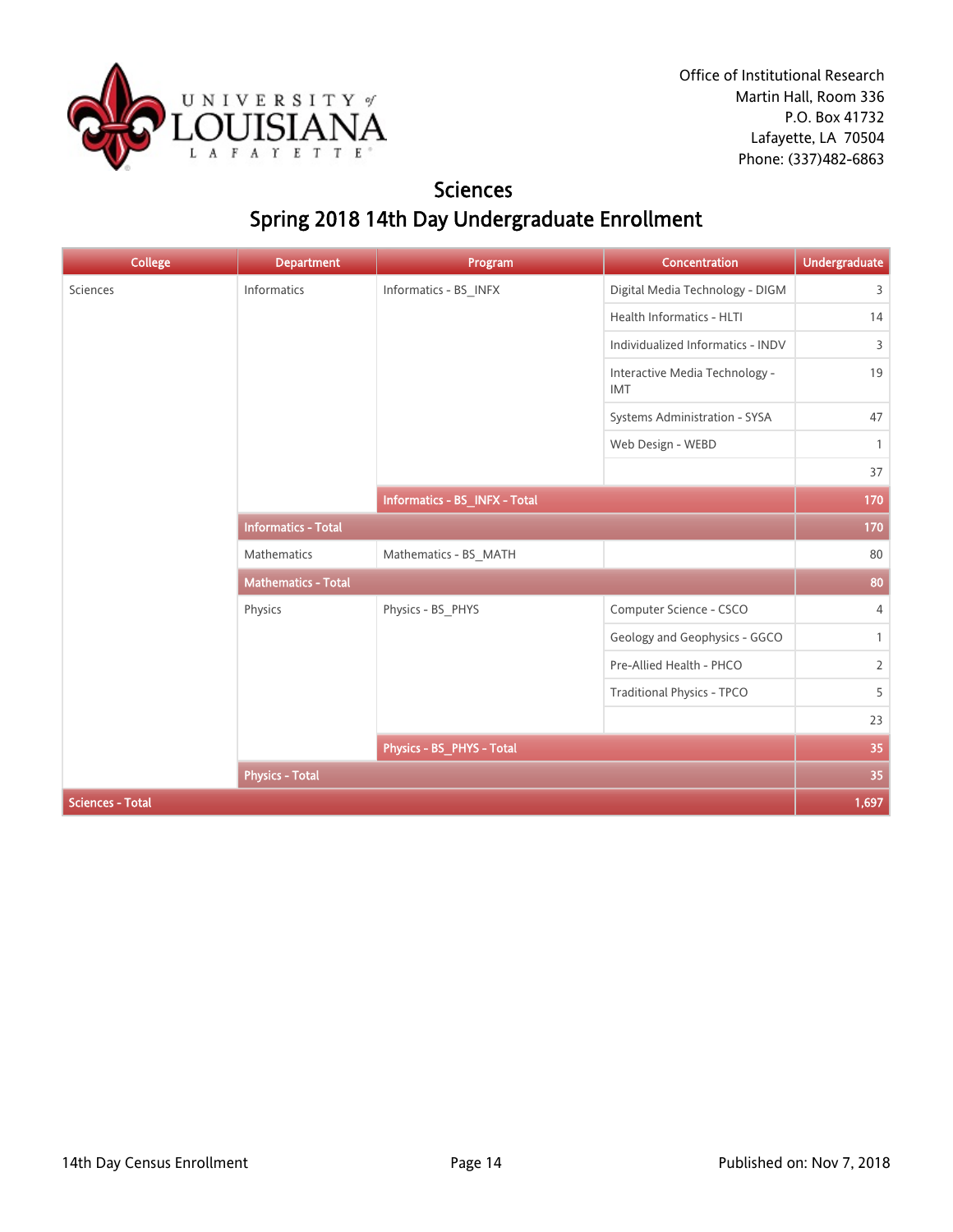

# University College Spring 2018 14th Day Undergraduate Enrollment

| <b>College</b>                    | <b>Department</b>                 | Program                           | Concentration                            | <b>Undergraduate</b> |
|-----------------------------------|-----------------------------------|-----------------------------------|------------------------------------------|----------------------|
| University College                | <b>University College</b>         | General Studies - BGS_GS          | Gen Studies, Applied Sciences -<br>GSAS  | 109                  |
|                                   |                                   |                                   | Gen Studies, Arts & Humanities -<br>GSAH | 43                   |
|                                   |                                   |                                   | Gen Studies, Behavioral Sci -<br>GSBS    | 185                  |
|                                   |                                   |                                   | Gen Studies, Business Studies -<br>GSBC  | 18                   |
|                                   |                                   |                                   | Gen Studies, Natural Sciences -<br>GSNS  | 14                   |
|                                   |                                   |                                   |                                          | 137                  |
|                                   |                                   | General Studies - BGS_GS - Total  |                                          | 506                  |
|                                   |                                   | General Studies - BGS_GSO         | Gen Studies, Applied Sciences -<br>GSAS  | 10                   |
|                                   |                                   |                                   | Gen Studies, Arts & Humanities -<br>GSAH | $7\overline{ }$      |
|                                   |                                   |                                   | Gen Studies, Behavioral Sci -<br>GSBS    | 23                   |
|                                   |                                   |                                   | Gen Studies, Business Studies -<br>GSBC  | $\overline{4}$       |
|                                   |                                   |                                   |                                          | 51                   |
|                                   |                                   | General Studies - BGS_GSO - Total |                                          | 95                   |
|                                   | <b>University College - Total</b> |                                   |                                          | 601                  |
| <b>University College - Total</b> |                                   |                                   |                                          | 601                  |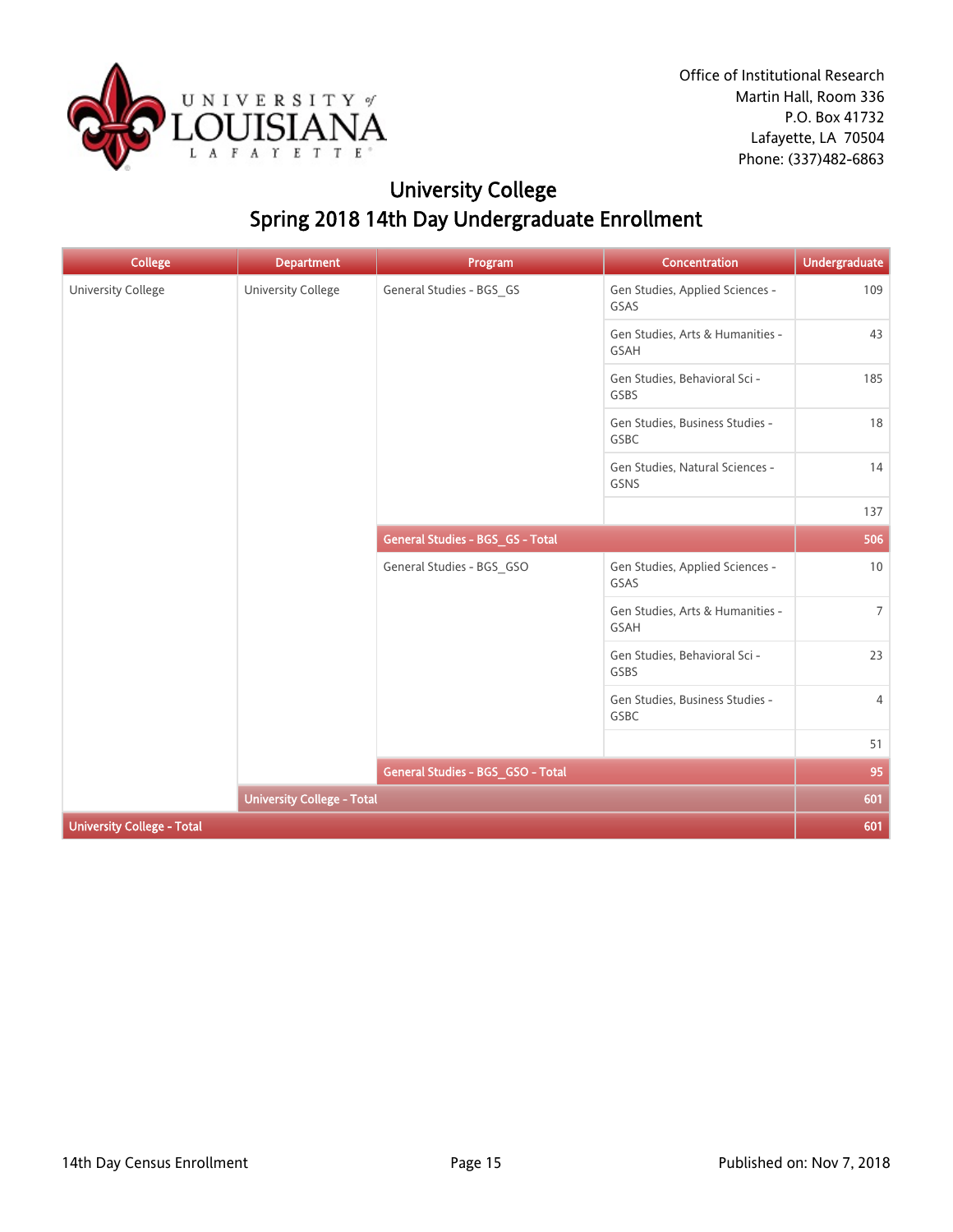

## Business Administration Spring 2018 14th Day Graduate Enrollment

| <b>College</b>                         | <b>Department</b>                      | Program                                           | Concentration                              | Graduate       |
|----------------------------------------|----------------------------------------|---------------------------------------------------|--------------------------------------------|----------------|
| <b>Business Administration</b>         | Accounting                             | Accounting - MS_ACCT                              |                                            | 13             |
|                                        | <b>Accounting - Total</b>              |                                                   |                                            | 13             |
|                                        | <b>Business Administration</b>         | Business Administration - GC CBUS                 |                                            | 5              |
|                                        |                                        | Business Administration - MBA MBA                 | <b>Business Administration - BUSA</b>      | 46             |
|                                        |                                        |                                                   | Entrepreneurship - ENTP                    | 8              |
|                                        |                                        |                                                   | Finance - FNAN                             | 4              |
|                                        |                                        |                                                   | Global Management - GMGT                   | 3              |
|                                        |                                        |                                                   | Hospitality Management - HMGT              | $\mathbf{1}$   |
|                                        |                                        |                                                   | Human Resource Management -<br><b>HRMG</b> | $\overline{3}$ |
|                                        |                                        |                                                   | Project Management - PMGT                  | $\overline{7}$ |
|                                        |                                        |                                                   | Sales Leadership - SLDR                    | 3              |
|                                        |                                        |                                                   |                                            | 71             |
|                                        |                                        | <b>Business Administration - MBA_MBA - Total</b>  |                                            | 146            |
|                                        |                                        | Business Administration - MBA MBAO                | <b>Business Administration - BUSA</b>      | 89             |
|                                        |                                        |                                                   | Entrepreneurship - ENTP                    | 19             |
|                                        |                                        |                                                   | Finance - FNAN                             | 33             |
|                                        |                                        |                                                   | Global Management - GMGT                   | 8              |
|                                        |                                        |                                                   | Hospitality Management - HMGT              | $\overline{2}$ |
|                                        |                                        |                                                   | Human Resource Management -<br><b>HRMG</b> | 36             |
|                                        |                                        |                                                   | Project Management - PMGT                  | 38             |
|                                        |                                        |                                                   | Sales Leadership - SLDR                    | 14             |
|                                        |                                        | <b>Business Administration - MBA_MBAO - Total</b> |                                            | 239            |
|                                        |                                        | Health Care Administration - MBA HCA              |                                            | 30             |
|                                        |                                        | Health Care Administration - MBA_HCAO             |                                            | 49             |
|                                        | <b>Business Administration - Total</b> |                                                   |                                            | 469            |
| <b>Business Administration - Total</b> |                                        |                                                   |                                            | 482            |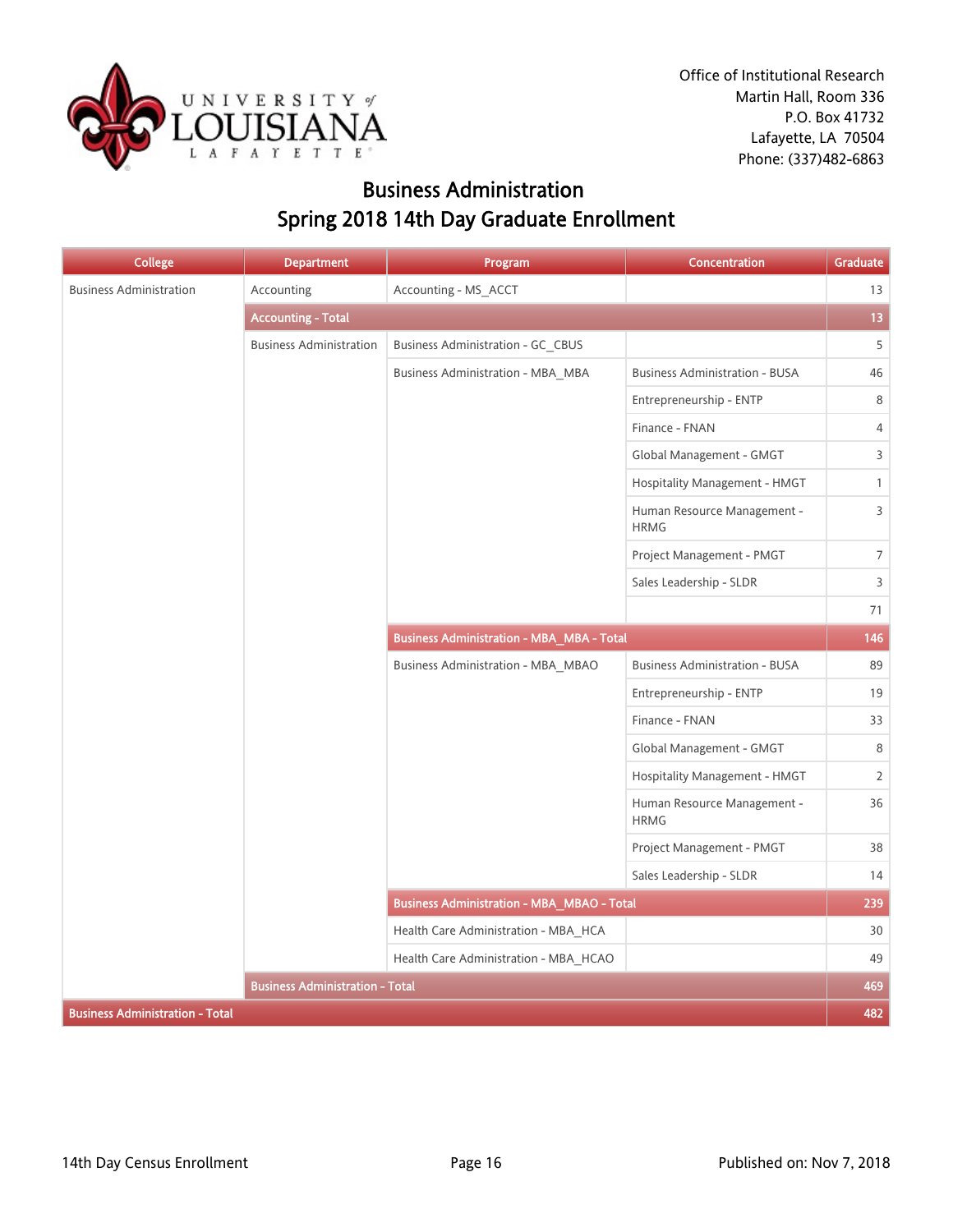

#### Arts Spring 2018 14th Day Graduate Enrollment

| <b>College</b> | <b>Department</b>           | Program                  | <b>Concentration</b> | Graduate        |
|----------------|-----------------------------|--------------------------|----------------------|-----------------|
| Arts           | Architecture                | Architecture - MARC ARCH |                      | 27              |
|                | <b>Architecture - Total</b> |                          |                      | 27              |
|                | Music                       | Music - MM_MUS           |                      | 16              |
|                | <b>Music - Total</b>        |                          |                      | 16 <sup>°</sup> |
| Arts - Total   |                             |                          |                      | 43              |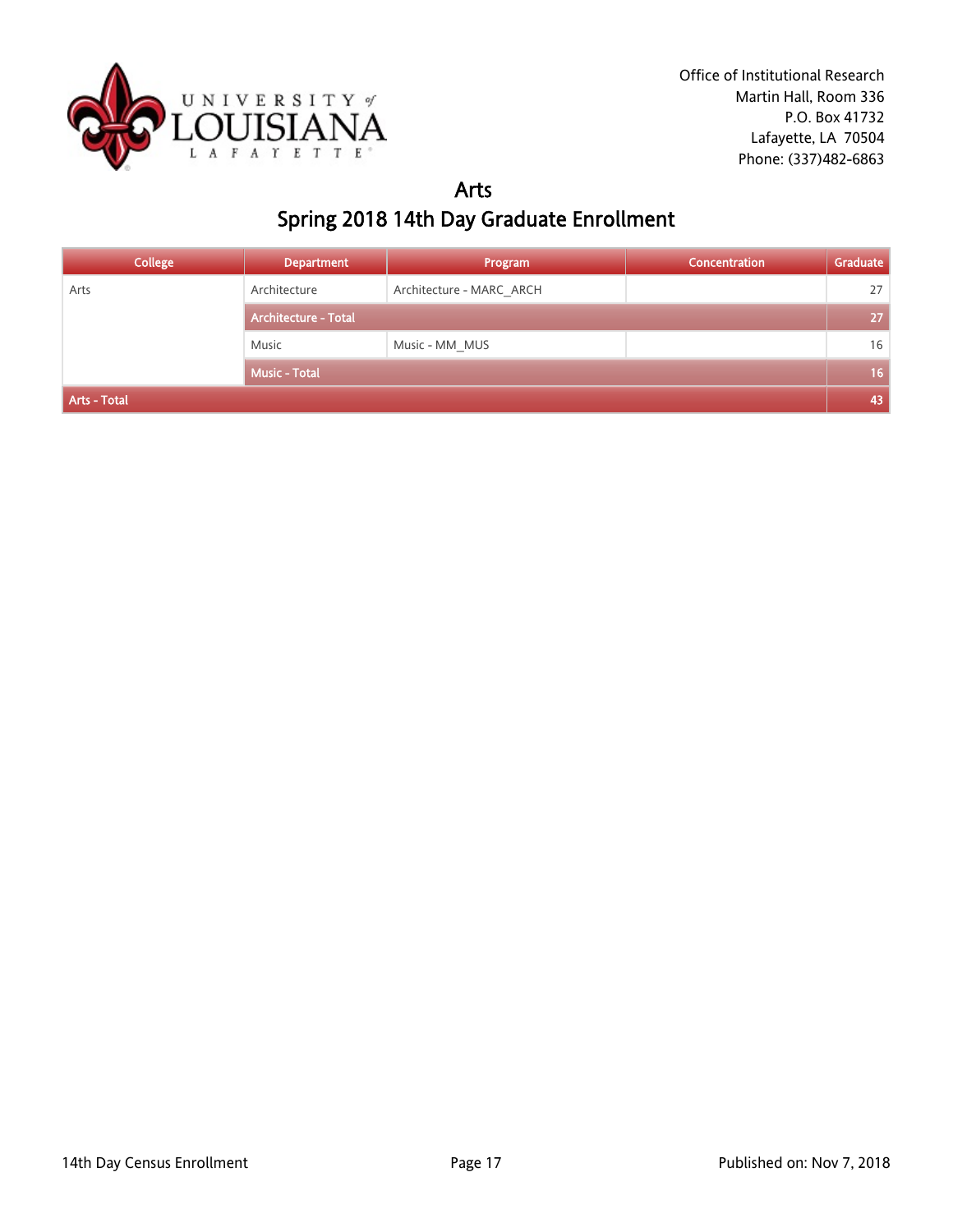

## Education Spring 2018 14th Day Graduate Enrollment

| <b>College</b>           | <b>Department</b>                           | Program                                      | Concentration                                  | <b>Graduate</b> |  |
|--------------------------|---------------------------------------------|----------------------------------------------|------------------------------------------------|-----------------|--|
| Education                | <b>Counselor Education</b>                  | Counselor Education - MS_COUE                |                                                | 56              |  |
|                          | <b>Counselor Education - Total</b>          |                                              |                                                |                 |  |
|                          | Curriculum &<br>Instruction                 | Elem Ed & Spec Ed M/Mod Gr 1-5 -<br>MAT_ELEM |                                                | 13              |  |
|                          |                                             | Instructional Coach - GC_CICO                |                                                | $\overline{4}$  |  |
|                          |                                             | OL Curriculum & Instruction - MED_EDCI       |                                                | 25              |  |
|                          |                                             | Sec Ed & Spec Ed M/Mod Gr 6-12 -<br>MAT_SCND |                                                | 6               |  |
|                          |                                             | Special Ed: Gifted - MED_GIFT                |                                                | 8               |  |
|                          | <b>Curriculum &amp; Instruction - Total</b> |                                              |                                                |                 |  |
|                          | Foundations &<br>Leadership                 | Educational Leadership - EDD_EDLD            | Higher Education Admin - HIED                  | 49              |  |
|                          |                                             |                                              | K-12 - EK12                                    | 37              |  |
|                          |                                             |                                              |                                                | $\mathbf{1}$    |  |
|                          |                                             | Educational Leadership - EDD_EDLD - Total    |                                                | 87              |  |
|                          |                                             | Educational Leadership - MED EDLD            |                                                | 38              |  |
|                          | <b>Foundations &amp; Leadership - Total</b> |                                              |                                                | 125             |  |
|                          | Kinesiology                                 | Kinesiology - MS_KNES                        | KN, Exercise & Sport Science - KESS            | 8               |  |
|                          |                                             |                                              | KN, Hlth Prom, Rec & Sport Mg -<br><b>KHRS</b> | 16              |  |
|                          |                                             |                                              |                                                | 3               |  |
|                          |                                             | Kinesiology - MS_KNES - Total                |                                                | 27              |  |
|                          | <b>Kinesiology - Total</b>                  |                                              |                                                | 27              |  |
| <b>Education - Total</b> |                                             |                                              |                                                | 264             |  |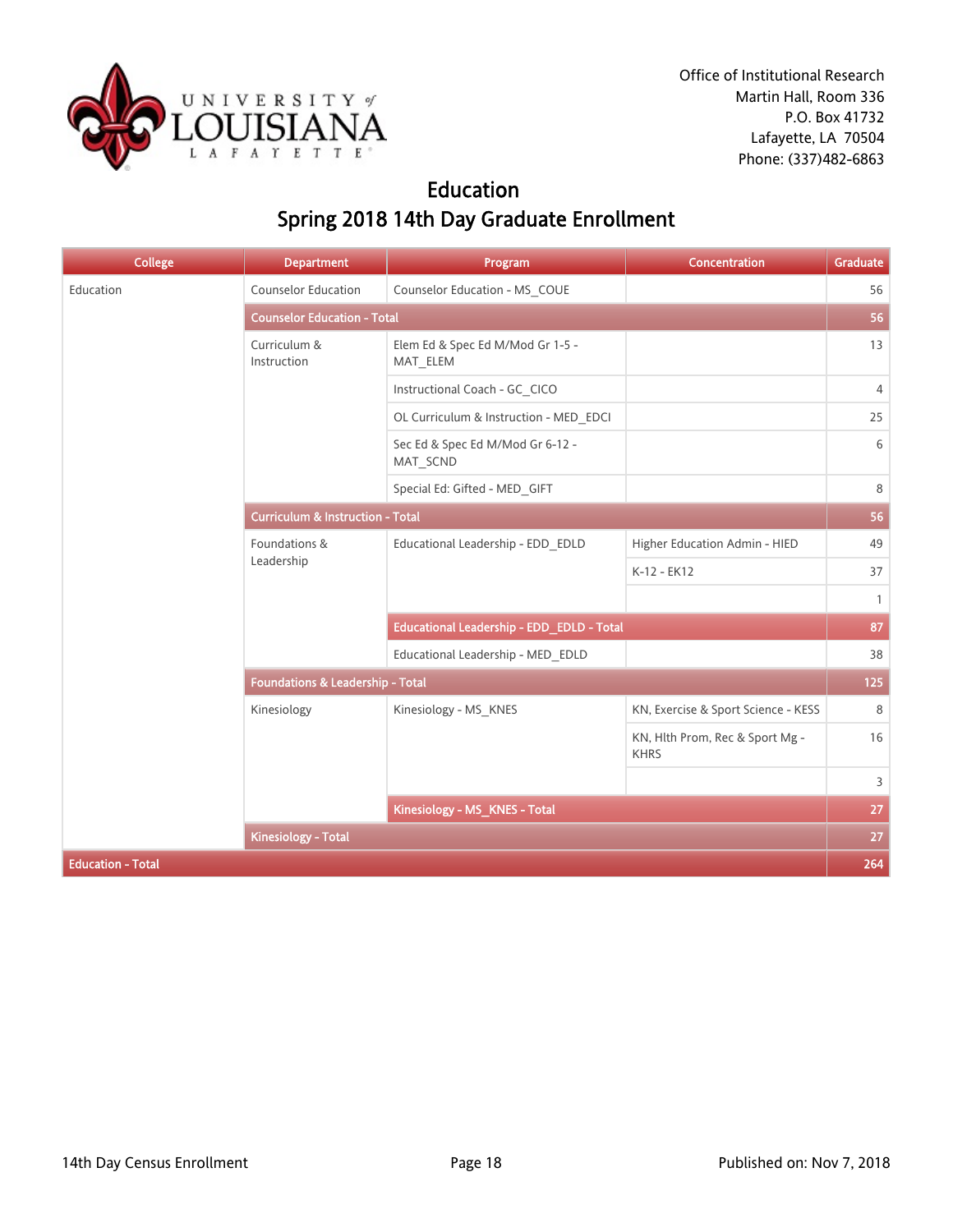

# Engineering Spring 2018 14th Day Graduate Enrollment

| <b>College</b>             | <b>Department</b>                       | Program                                | <b>Concentration</b>                 | Graduate       |  |
|----------------------------|-----------------------------------------|----------------------------------------|--------------------------------------|----------------|--|
| Engineering                | Center for Advanced                     | Computer Engineering - MSCE CMPE       |                                      | $\overline{2}$ |  |
|                            | <b>CMPS</b>                             | Computer Engineering - PHD CMPE        |                                      | 25             |  |
|                            | <b>Center for Advanced CMPS - Total</b> |                                        |                                      |                |  |
|                            | Engineering                             | Engineering - MSE ENGR                 | Chemical Engineering - CHEE          | 8              |  |
|                            |                                         |                                        | Civil Engineering - CIVE             | 10             |  |
|                            |                                         |                                        | <b>Electrical Engineering - ELEE</b> | $7^{\circ}$    |  |
|                            |                                         |                                        | Mechanical Engineering - MCHE        | 12             |  |
|                            |                                         |                                        | Petroleum Engineering - PETE         | 16             |  |
|                            |                                         | <b>Engineering - MSE_ENGR - Total</b>  |                                      | 53             |  |
|                            |                                         | Systems Engineering - PHD_SYSE         | Chemical Engineering - CHEE          | 14             |  |
|                            |                                         |                                        | Civil Engineering - CIVE             | 9              |  |
|                            |                                         |                                        | <b>Electrical Engineering - ELEE</b> | 5              |  |
|                            |                                         |                                        | Mechanical Engineering - MCHE        | 11             |  |
|                            |                                         |                                        | Petroleum Engineering - PETE         | 16             |  |
|                            |                                         | Systems Engineering - PHD_SYSE - Total |                                      | 55             |  |
|                            | <b>Engineering - Total</b>              |                                        |                                      | 108            |  |
|                            | <b>Industrial Technology</b>            | Systems Technology - MS STEC           |                                      | 13             |  |
|                            | <b>Industrial Technology - Total</b>    |                                        |                                      | 13             |  |
| <b>Engineering - Total</b> |                                         |                                        |                                      | 148            |  |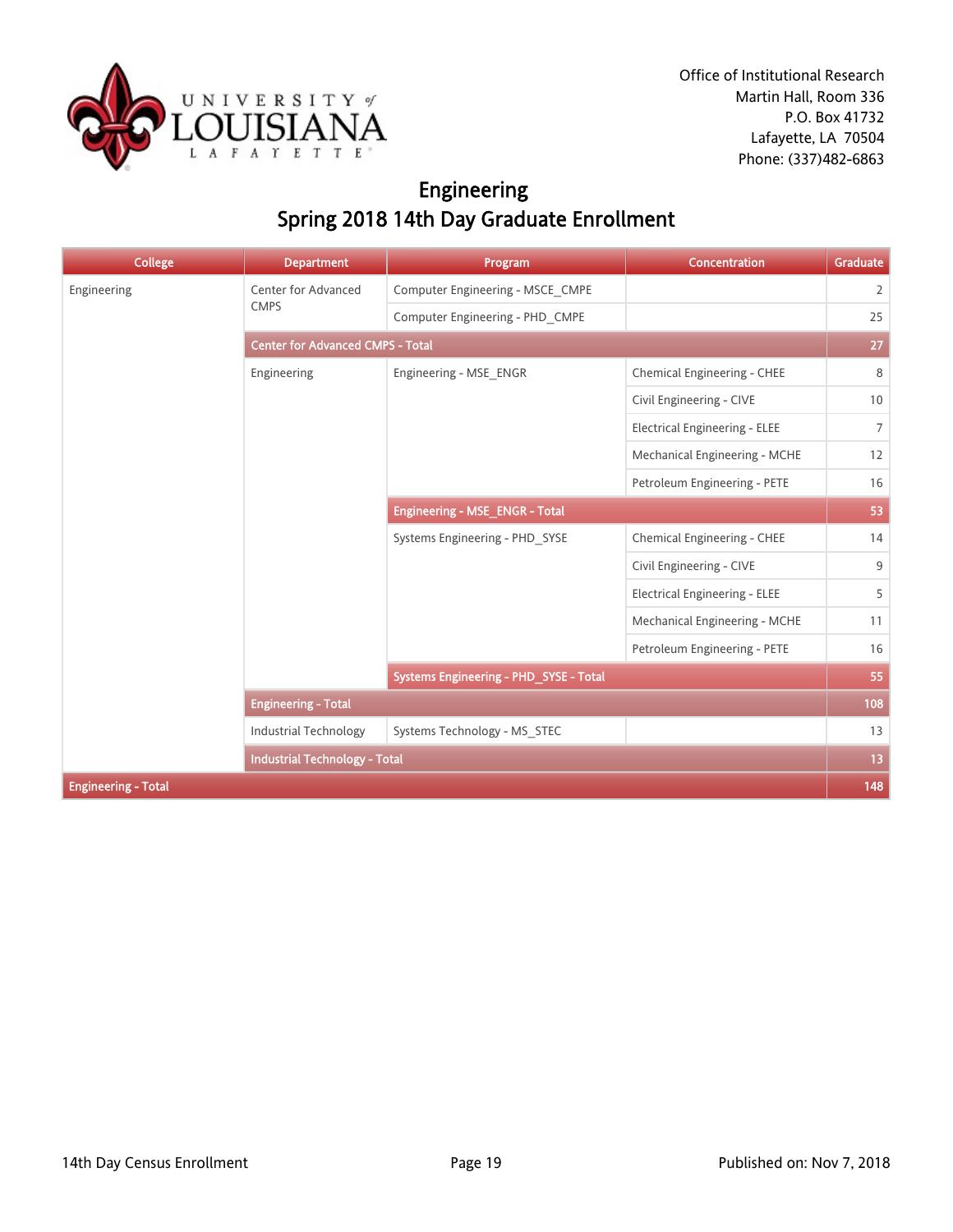

## Graduate School Spring 2018 14th Day Graduate Enrollment

| <b>College</b>          | <b>Department</b>       | Program                         | Concentration | Graduate |
|-------------------------|-------------------------|---------------------------------|---------------|----------|
| Graduate School         | Graduate School         | <b>ENTREE Program - ND ENTR</b> |               | 17       |
|                         |                         | Master's Plus 30 - ND M30       |               | ₹        |
|                         | Graduate School - Total |                                 |               | 20       |
| Graduate School - Total |                         |                                 |               |          |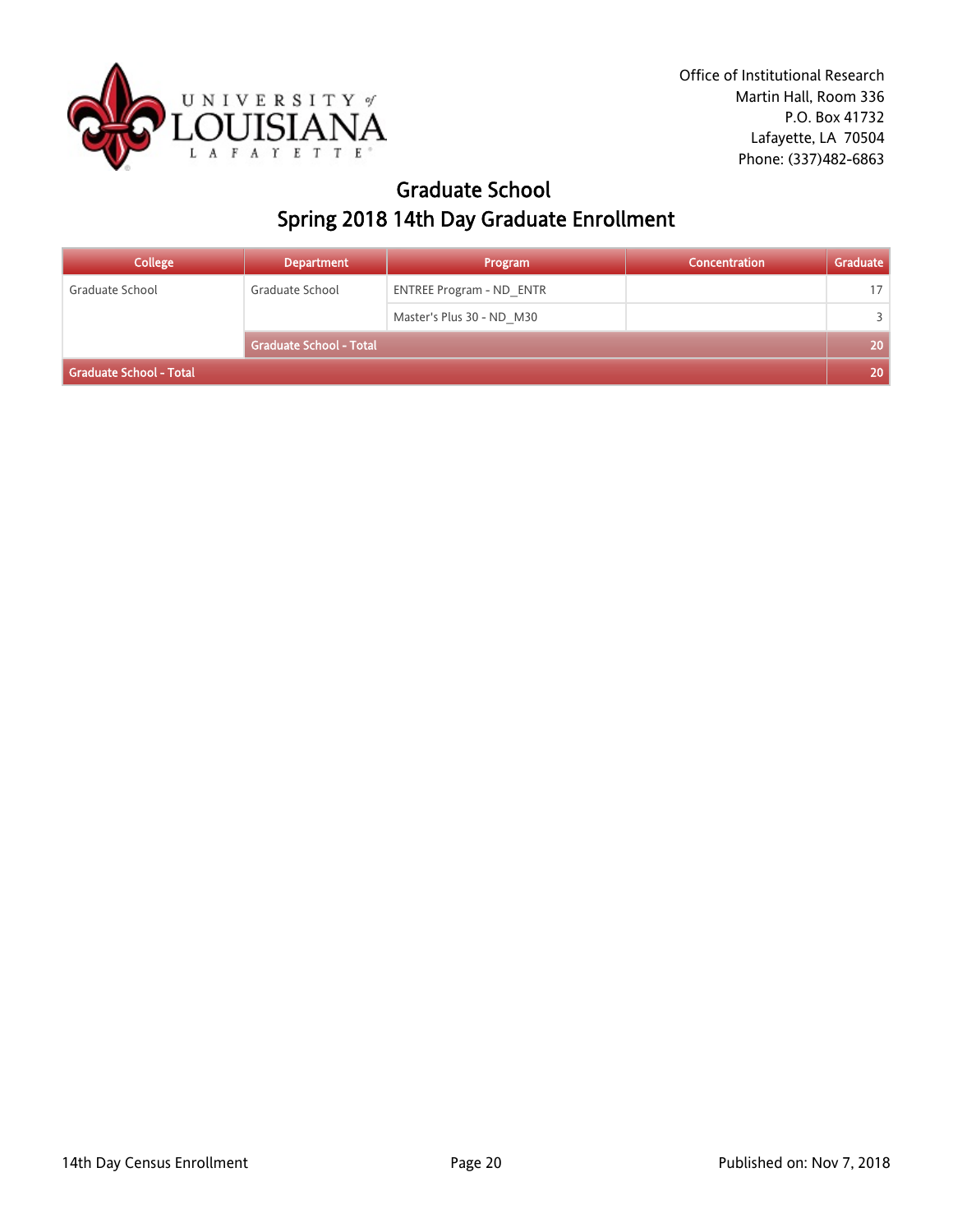

## Liberal Arts Spring 2018 14th Day Graduate Enrollment

| <b>College</b>              | <b>Department</b>                      | Program                                     | <b>Concentration</b> | Graduate        |  |
|-----------------------------|----------------------------------------|---------------------------------------------|----------------------|-----------------|--|
| Liberal Arts                | Communication                          | Communication - MS_CMCN                     |                      | 36              |  |
|                             | <b>Communication - Total</b>           |                                             |                      |                 |  |
|                             | Communicative<br><b>Disorders</b>      | Applied Language & Speech Sci -<br>PHD_ALSS |                      | 23              |  |
|                             |                                        | Speech Pathology and Audiology -            |                      | $\mathbf{1}$    |  |
|                             |                                        | MS_CODI                                     |                      | 67              |  |
|                             | <b>Communicative Disorders - Total</b> |                                             |                      | 91              |  |
|                             | Criminal Justice                       | Criminal Justice - MS_CJUS                  |                      | 9               |  |
|                             | <b>Criminal Justice - Total</b>        |                                             |                      |                 |  |
|                             | English                                | English - MA_ENGL                           |                      | 21              |  |
|                             |                                        | English - PHD_ENGL                          |                      | 73              |  |
|                             |                                        | TESOL - GC_CTSL                             |                      | $\mathbf{1}$    |  |
|                             | <b>English - Total</b>                 |                                             |                      |                 |  |
|                             | History, Geography, &<br>Phil          | History - MA_HIST                           |                      | 17              |  |
|                             | History, Geography, & Phil - Total     |                                             |                      | 17              |  |
|                             | Modern Languages                       | Francophone Studies - PHD_FS                |                      | 11              |  |
|                             |                                        | French - MA_FREN                            |                      | 6               |  |
|                             | Modern Languages - Total               |                                             |                      | 17 <sub>2</sub> |  |
|                             | Psychology                             | Psychology - MS_PSYC                        |                      | 30              |  |
|                             | <b>Psychology - Total</b>              |                                             |                      | 30              |  |
| <b>Liberal Arts - Total</b> |                                        |                                             |                      | 295             |  |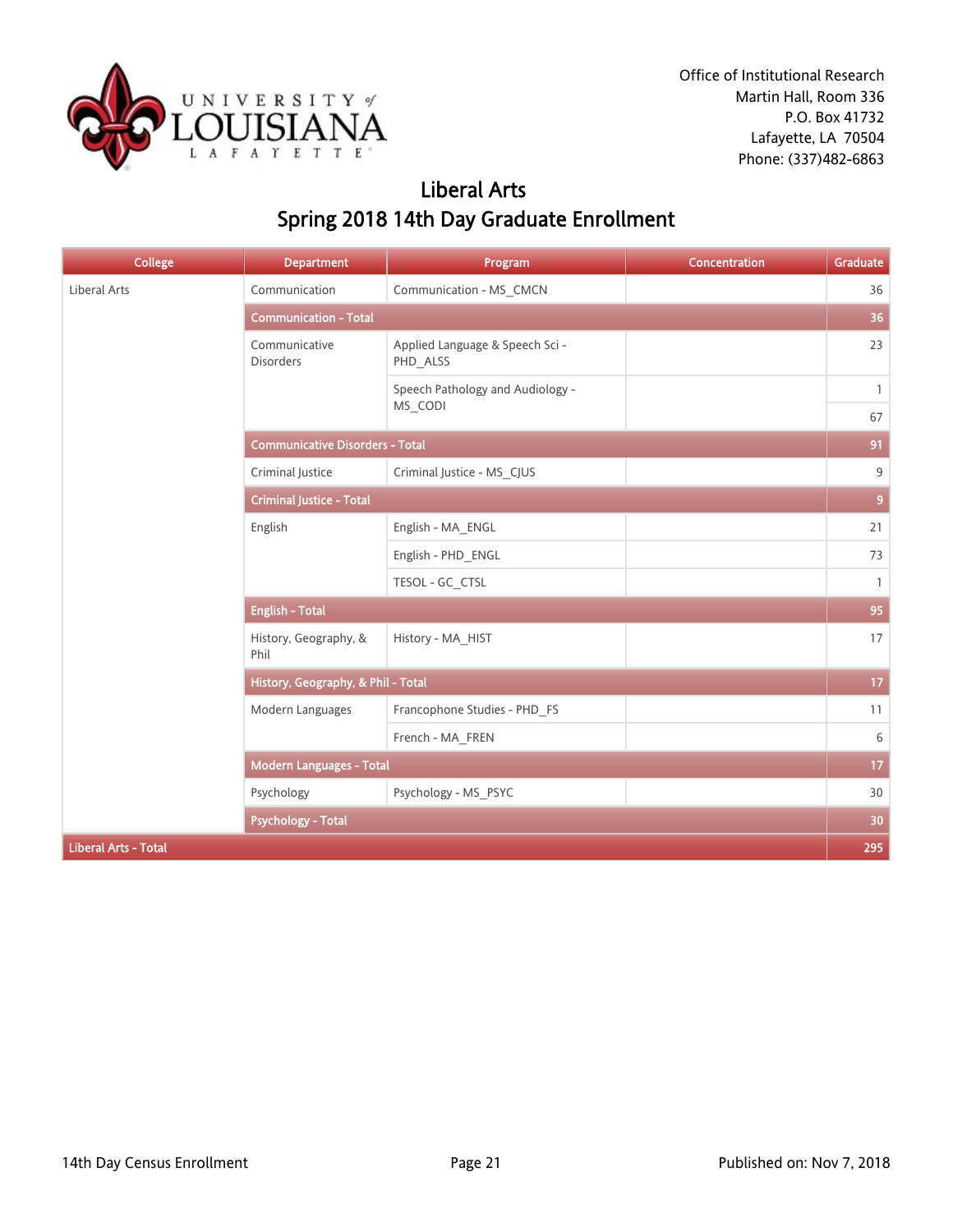

# Nursing & Allied Health Professions Spring 2018 14th Day Graduate Enrollment

| <b>College</b>                              | <b>Department</b>          | Program                           | Concentration                   | Graduate       |
|---------------------------------------------|----------------------------|-----------------------------------|---------------------------------|----------------|
| Nursing & Allied Health<br>Professions      | Nursing - Graduate         | Nursing - MSN NURS                | Family Nurse Practitioner - FNP | 91             |
|                                             |                            |                                   | Nurse Educator - NEDU           | $\overline{4}$ |
|                                             |                            | <b>Nursing - MSN NURS - Total</b> |                                 | 95             |
|                                             |                            | Nursing Practice - DNP NP         |                                 | 19             |
|                                             | Nursing - Graduate - Total |                                   | 114                             |                |
| Nursing & Allied Health Professions - Total |                            |                                   |                                 | 114            |